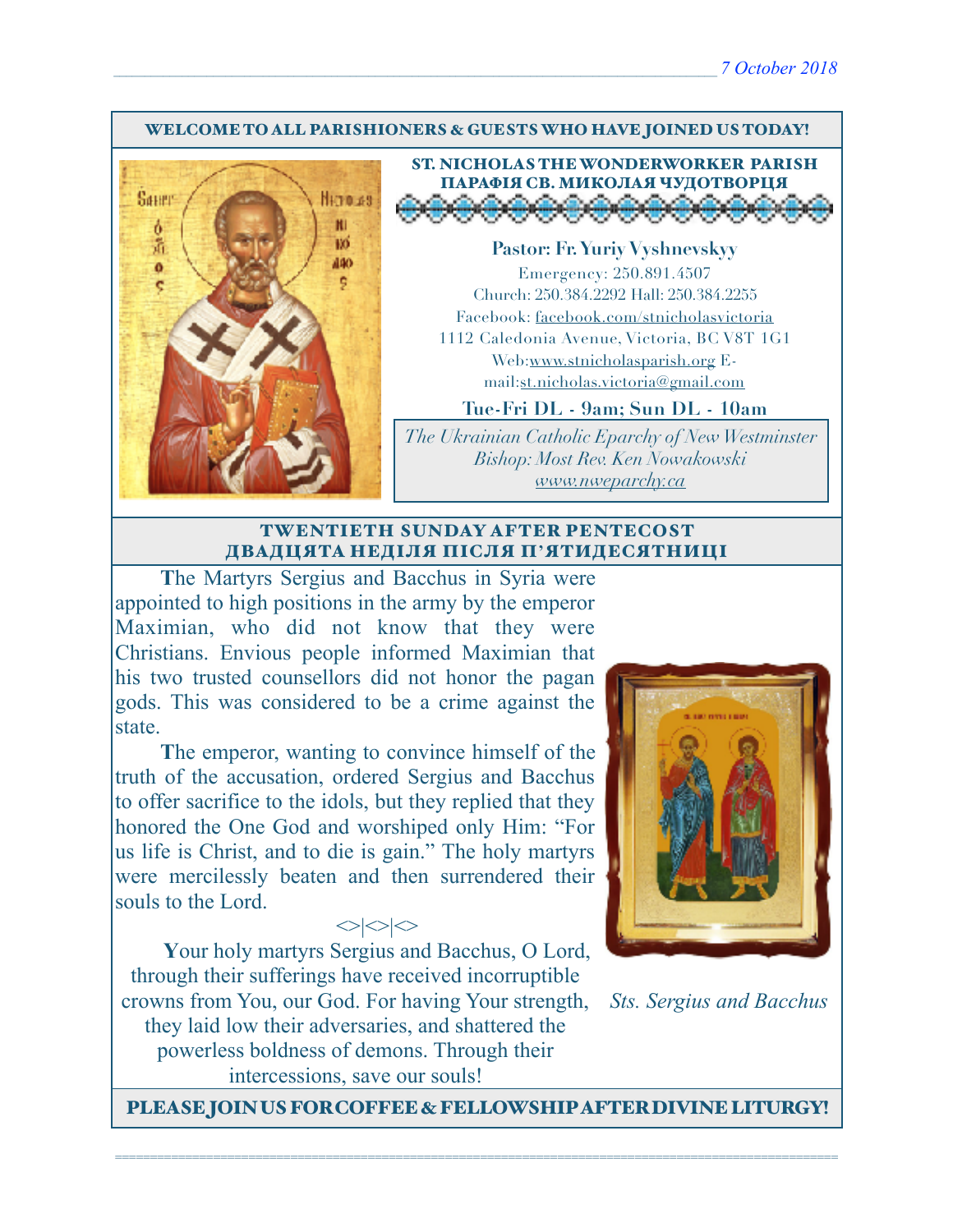| <b>SUNDAY HYMNS</b>                                                                                                                                                                                                                                                                                                                                                                                                                                                                                                                                                                                                                                                                                                                                                                                                                         |                                                             |                                                                         |                                                                         |                   |         |
|---------------------------------------------------------------------------------------------------------------------------------------------------------------------------------------------------------------------------------------------------------------------------------------------------------------------------------------------------------------------------------------------------------------------------------------------------------------------------------------------------------------------------------------------------------------------------------------------------------------------------------------------------------------------------------------------------------------------------------------------------------------------------------------------------------------------------------------------|-------------------------------------------------------------|-------------------------------------------------------------------------|-------------------------------------------------------------------------|-------------------|---------|
| <b>OPENING HYMN</b>                                                                                                                                                                                                                                                                                                                                                                                                                                                                                                                                                                                                                                                                                                                                                                                                                         |                                                             | Увійди, Єрею / Come My Friends pg. 238-239                              |                                                                         |                   |         |
| <b>COMMUNION HYMN</b>                                                                                                                                                                                                                                                                                                                                                                                                                                                                                                                                                                                                                                                                                                                                                                                                                       |                                                             | Пливи Світами / Let All Creation pg. 256-257                            |                                                                         |                   |         |
| <b>CLOSING HYMN</b>                                                                                                                                                                                                                                                                                                                                                                                                                                                                                                                                                                                                                                                                                                                                                                                                                         |                                                             | Як Славен / How glorious is Our God in Zion pg. 962 (Anthology)         |                                                                         |                   |         |
|                                                                                                                                                                                                                                                                                                                                                                                                                                                                                                                                                                                                                                                                                                                                                                                                                                             |                                                             |                                                                         | Please join us today in singing our Sunday hymns!                       |                   |         |
|                                                                                                                                                                                                                                                                                                                                                                                                                                                                                                                                                                                                                                                                                                                                                                                                                                             |                                                             |                                                                         | <b>SUNDAY &amp; DAILY SCHEDULE</b>                                      |                   |         |
| <b>SUNDAY, October 7</b>                                                                                                                                                                                                                                                                                                                                                                                                                                                                                                                                                                                                                                                                                                                                                                                                                    |                                                             | Divine Liturgy - for the Parishioners of St Nicholas Parish<br>10:00 AM |                                                                         |                   |         |
| <b>MONDAY, October 8</b>                                                                                                                                                                                                                                                                                                                                                                                                                                                                                                                                                                                                                                                                                                                                                                                                                    |                                                             | <b>NO SERVICESS</b>                                                     |                                                                         |                   |         |
| TUESDAY, October 9                                                                                                                                                                                                                                                                                                                                                                                                                                                                                                                                                                                                                                                                                                                                                                                                                          |                                                             | <b>NO SERVICESS</b>                                                     |                                                                         |                   |         |
| <b>WEDNESDAY, October 10</b>                                                                                                                                                                                                                                                                                                                                                                                                                                                                                                                                                                                                                                                                                                                                                                                                                |                                                             | <b>NO SERVICESS</b>                                                     |                                                                         |                   |         |
| THURSDAY, October 11                                                                                                                                                                                                                                                                                                                                                                                                                                                                                                                                                                                                                                                                                                                                                                                                                        |                                                             |                                                                         | <b>NO SERVICESS</b>                                                     |                   |         |
| FRIDAY, October 12                                                                                                                                                                                                                                                                                                                                                                                                                                                                                                                                                                                                                                                                                                                                                                                                                          |                                                             | Divine Liturgy of St. John Chrysostom                                   |                                                                         |                   | 9:00 AM |
| <b>SATURDAY, October 13</b>                                                                                                                                                                                                                                                                                                                                                                                                                                                                                                                                                                                                                                                                                                                                                                                                                 |                                                             | <b>NO SERVICESS</b>                                                     |                                                                         |                   |         |
| <b>SUNDAY, October 14</b>                                                                                                                                                                                                                                                                                                                                                                                                                                                                                                                                                                                                                                                                                                                                                                                                                   | Divine Liturgy - for the Parishioners of St Nicholas Parish |                                                                         |                                                                         | 10:00 AM          |         |
| Please Note: to request a Divine Liturgy for a special intention, please see Fr. Yuriy to arrange for it!                                                                                                                                                                                                                                                                                                                                                                                                                                                                                                                                                                                                                                                                                                                                   |                                                             |                                                                         |                                                                         |                   |         |
|                                                                                                                                                                                                                                                                                                                                                                                                                                                                                                                                                                                                                                                                                                                                                                                                                                             |                                                             |                                                                         | <b>SUNDAY EPISTLE READERS</b>                                           |                   |         |
| <b>DATE</b>                                                                                                                                                                                                                                                                                                                                                                                                                                                                                                                                                                                                                                                                                                                                                                                                                                 | <b>READING</b>                                              |                                                                         | <b>UKRAINIAN</b><br><b>ENGLISH</b>                                      |                   |         |
| SUNDAY, October 7                                                                                                                                                                                                                                                                                                                                                                                                                                                                                                                                                                                                                                                                                                                                                                                                                           | Gal. 1:11-19                                                |                                                                         | Kateryna Yaremyn<br>Darryl Huculak                                      |                   |         |
| <b>SUNDAY, October 14</b>                                                                                                                                                                                                                                                                                                                                                                                                                                                                                                                                                                                                                                                                                                                                                                                                                   | Heb. 13:7-16                                                | Glikeria Iwanuck<br>Graciela Spaciuk-Schwarz                            |                                                                         |                   |         |
| <b>SUNDAY, October 21</b>                                                                                                                                                                                                                                                                                                                                                                                                                                                                                                                                                                                                                                                                                                                                                                                                                   | Gal. 6:11-18                                                | Motria Koropecky                                                        |                                                                         | William Vanderven |         |
| <b>SUNDAY, October 28</b>                                                                                                                                                                                                                                                                                                                                                                                                                                                                                                                                                                                                                                                                                                                                                                                                                   | Eph. 2:4-10                                                 |                                                                         | Yuliya Pelekhata<br>Marian Chalifoux                                    |                   |         |
|                                                                                                                                                                                                                                                                                                                                                                                                                                                                                                                                                                                                                                                                                                                                                                                                                                             |                                                             |                                                                         | Thank you, Epistle readers, for your service in proclaiming God's Word! |                   |         |
| <b>2018 PARISH COUNCIL EXECUTIVE</b>                                                                                                                                                                                                                                                                                                                                                                                                                                                                                                                                                                                                                                                                                                                                                                                                        |                                                             |                                                                         | <b>PASTORAL MINISTRY &amp; HOLY MYSTERIES</b>                           |                   |         |
| SECRETARYRichard DeMerchant - 250.893.3484<br>BAPTISMSby appointment<br>MARRIAGESsix months notice should<br>FINANCIAL SECRETARYDavid Newberry - 250.598.8197<br>be given to the parish priest, and he should be<br>FUNDRAISING/HALL RENTALRobert Herchak - 250.386.7872<br>contacted before any other arrangements are made<br>MAINTENANCEMurray Chapman - 250.658.4769<br>FUNERALSby appointment<br>LITURGICAL COMMITTEEMotria Koropecky - 250.658.3051<br>MEMBER AT LARGECindy Lazaruk - 778.677.9072                                                                                                                                                                                                                                                                                                                                    |                                                             |                                                                         |                                                                         |                   |         |
| Bequests & Wills: Leaving a bequeath is a process of giving a donation through your will. It is<br>simply a distribution from your estate to a charitable organization through your last will and testament. It<br>can be as small or as large a donation as you wish. It is important that you talk to your lawyer about the<br>process. In your kindness please remember St Nicholas the Wonderworker Ukrainian Catholic Church in<br>your bequeath and will. If anyone wishes to make such a bequeath in their will, the following clause may<br>be included or added to a will: "I give, devise, and bequeath to St Nicholas the Wonderworker Ukrainian<br>Catholic Parish - 1112 Caledonia Avenue, Victoria BC, V8T 1G1, the sum of \$ (or % of my<br>estate), to be used for the benefit of the parish and it's pastoral activities." |                                                             |                                                                         |                                                                         |                   |         |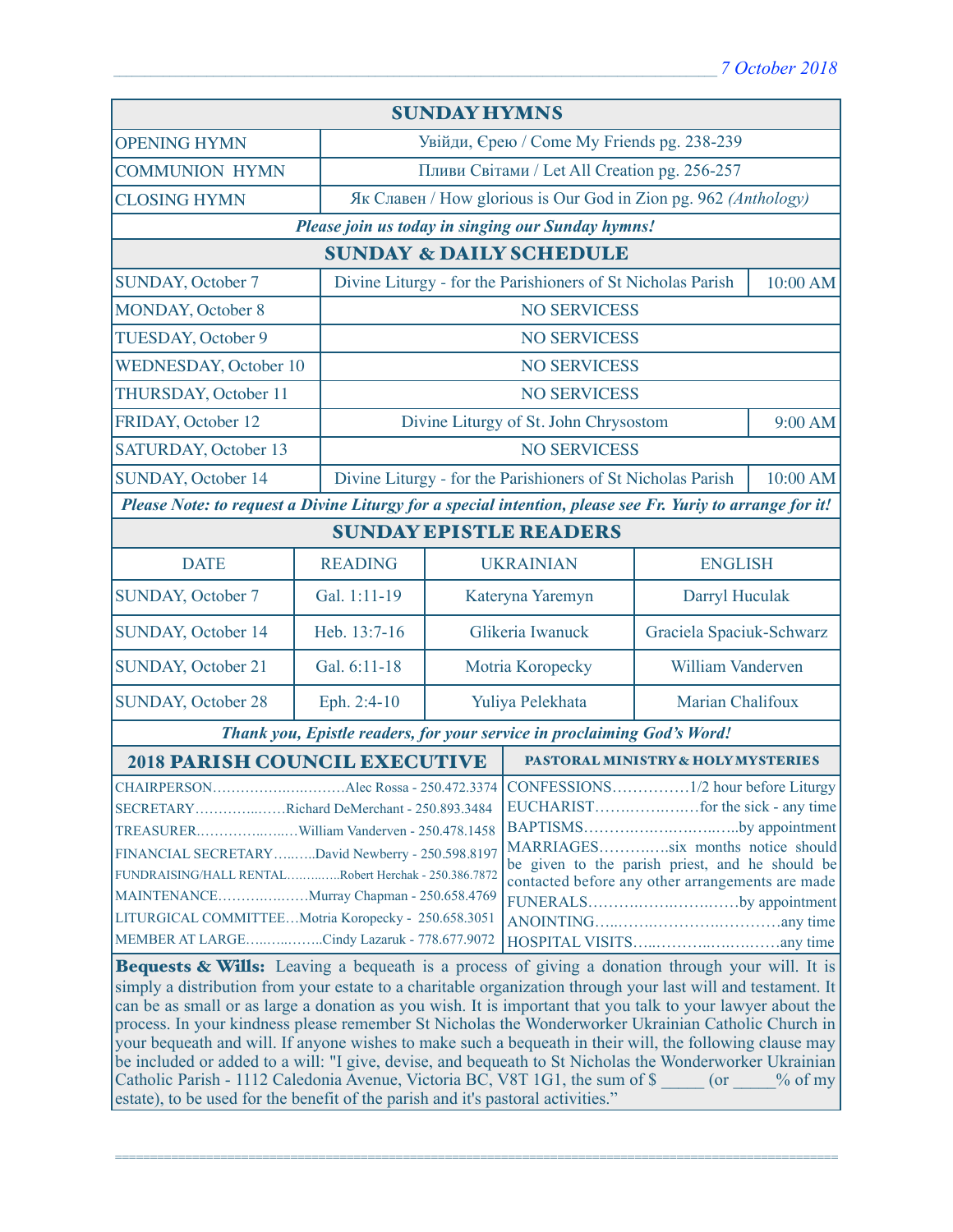## **Vibrant Parish Prayer**

**O** God, Creator of Heaven and Earth! Because of your indescribable love for us, you sent your Only-Begotten Son, Our Lord and Saviour, Jesus Christ - The Way, The Truth, and The Life and our Salvation. In His name, we turn to You. Strengthen our hearts and minds in Christian love and in unity of purpose as we strive to build a Vibrant Parish. Give us the grace to model our lives according to the Word of God. Instill in us the desire to pray and to celebrate the Holy Mysteries as one Christian Family in our Parish Community. Inspire us to follow Your great command to be a servant to the less fortunate among us! Grant this, O Lord, through the mercies and love for mankind of Your Only-Begotten Son with whom You are blessed, together with Your All-Holy, Good and Life-Giving Spirit, now and forever and ever. Amen!



## **St. Nicholas Parish**

**A Place To Encounter The Living Christ** Through the word, the Holy Mysteries & Prayer, Serving One's Neighbor, Leadership Fostering & Serving Unity and Missionary Spirit (His Beatitude Sviatoslav)



#### **Молитва Живої Парафії**

**Г**осподи Ісусе Христе, Пастирю Добрий, як колись Ти пригорнув заблуканих овечок, щоб вони пізнали Твій голос і були Твоїм стадом, так і сьогодні глянь ласкаво з небесних висот на нашу парафію та зішли на неї Твого Святого Духа, щоб вона була місцем пізнання радості Доброї Новини. Скріплюй нас Твоєю присутністю та єднай нас кожночасно в молитві. Даруй нам духа служіння ближньому, щоб у нашій парафії кожний міг зустріти Тебе, милостивого Бога. Благослови наш духовний провід Твоєю мудрістю і дай, щоб ніхто з нас не шкодував ні часу, ні талантів, ні матеріальних дібр для розбудови Твого царства. Єднай нас у мирі та злагоді, щоб ми були Твоєю спільнотою любові. Всели в нас місійного духа, щоб ми стали тим світилом євангельського слова, молитви і добрих діл, що кличе кожного до участі в Божественному житті, щоб славилося, Спасе, Твоє Ім'я з безначальним Твоїм Отцем та пресвятим, благим і животворящим Твоїм Духом нині, і повсякчас, і на віки віків. Амінь.

# DIVINE LITURGY PROPERS

*The Divine Liturgy - An Anthology for Worship: Liturgy - pg. 270-318; propers - pg. 337 The Liturgy prescribed for today is that of St. John Chrysostom.* 

**Troparion, Tone 3:** Let the heavens be glad, let the earth rejoice,\* for the Lord has done a mighty deed with his arm.\* He trampled death by death; He became the first born of the dead;\* He saved us from the abyss of Hades\* and granted great mercy to the world.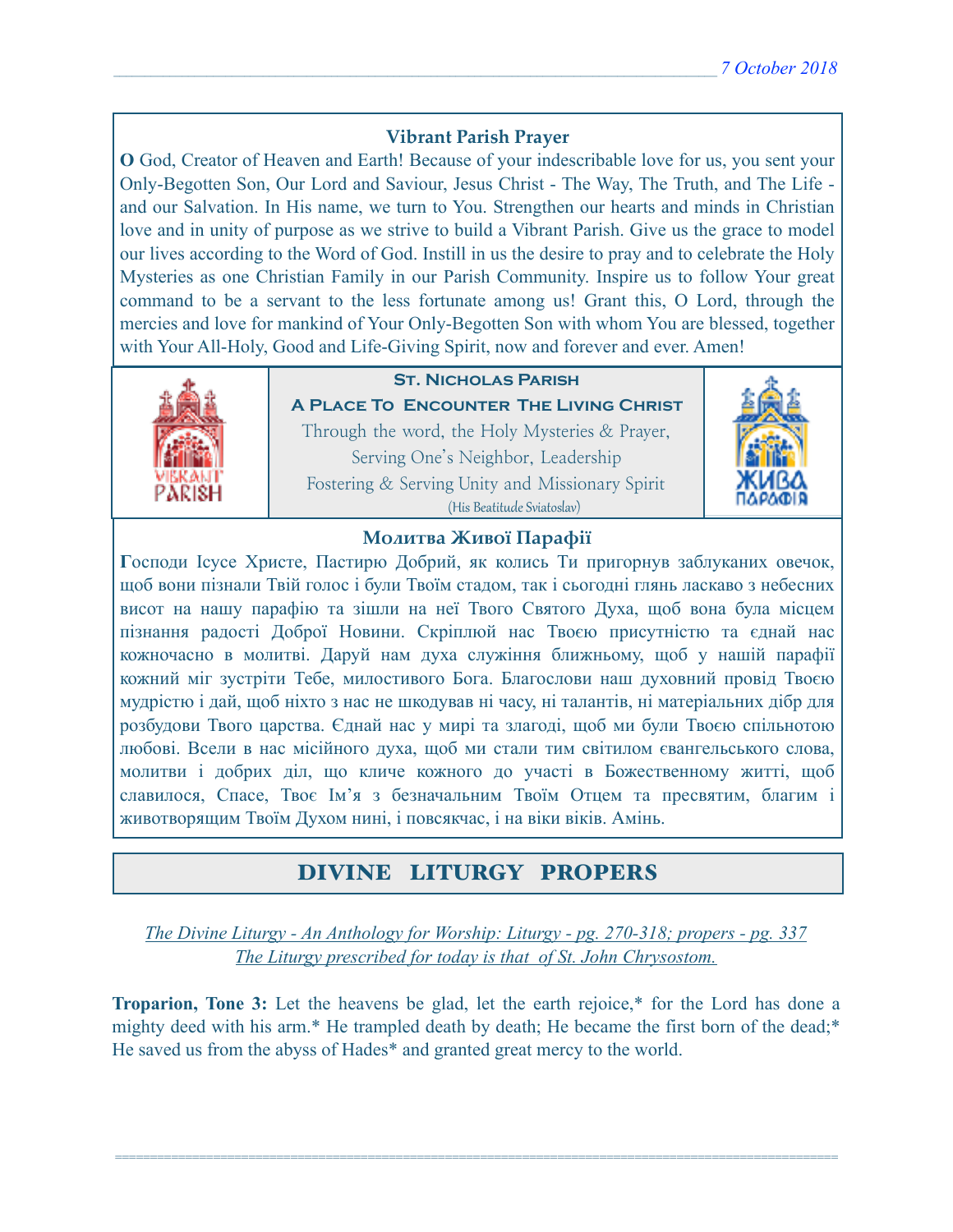**Glory: Kontakion, Tone 3:** You rose from the tomb, O compassionate Lord,\* and led us out from the gates of death.\* Today Adam exults and Eve rejoices,\* and the prophets together with the patriarchs\* unceasingly acclaim the divine might of Your power.

**Now: Theotokion, Tone 3:** Today the Virgin stands before us in the church,\* and together with the choirs of saints invisibly prays to God for us.\* Angels are worshipping with hierarchs,\* apostles exult with prophets,\* for the Mother of God prays in our behalf to the eternal God.

**Prokimenon, Tone 3:** Sing to our God, sing; \* sing to our King, sing. *Verse:* Clap your hands, all you nations; shout unto God with the voice of joy.

**Epistle - Gal. 1:11-19 - A Reading from the Letter of Saint Apostle Paul to Galatians:** Brothers and Sisters, now I want you to know, brothers, that the gospel preached by me is not of human origin. For I did not receive it from a human being, nor was I taught it, but it came through a revelation of Jesus Christ. For you heard of my former way of life in Judaism, how I persecuted the church of God beyond measure and tried to destroy it, and progressed in Judaism beyond many of my contemporaries among my race, since I was even more a zealot for my ancestral traditions. But when (God), who from my mother's womb had set me apart and called me through his grace, was pleased to reveal his Son to me, so that I might proclaim him to the Gentiles, I did not immediately consult flesh and blood, nor did I go up to Jerusalem to those who were apostles before me; rather, I went into Arabia and then returned to Damascus. Then after three years I went up to Jerusalem to confer with Kephas and remained with him for fifteen days. But I did not see any other of the apostles, only James the brother of the Lord.

**Alleluia, Tone 3:** *Verse:* In You, O Lord, have I hoped that I may not be put to shame for ever. *Verse:* Be a protector unto me, O God, and a house of refuge to save me.

**Gospel - Luke 7:11-16 -** At that time Jesus journeyed to a city called Nain, and his disciples and a large crowd accompanied him. As he drew near to the gate of the city, a man who had died was being carried out, the only son of his mother, and she was a widow. A large crowd from the city was with her. When the Lord saw her, he was moved with pity for her and said to her, "Do not weep." He stepped forward and touched the coffin; at this the bearers halted, and he said, "Young man, I tell you, arise!" The dead man sat up and began to speak, and Jesus gave him to his mother. Fear seized them all, and they glorified God, exclaiming, "A great prophet has arisen in our midst," and "God has visited his people."

**Communion Verse:** Praise the Lord from the heavens;\* praise Him in the highest. Alleluia, alleluia,\* alleluia!

**Prayer After Holy Communion:** Having been made worthy to partake in a mystical way of Your immaculate Body and precious Blood, O Christ our God, I acclaim and bless, worship and glorify You, and proclaim the greatness of Your saving acts, now and for ever and ever. Amen. *(more Prayers After Holy Communion on pg. 324-326 in the Anthology book).*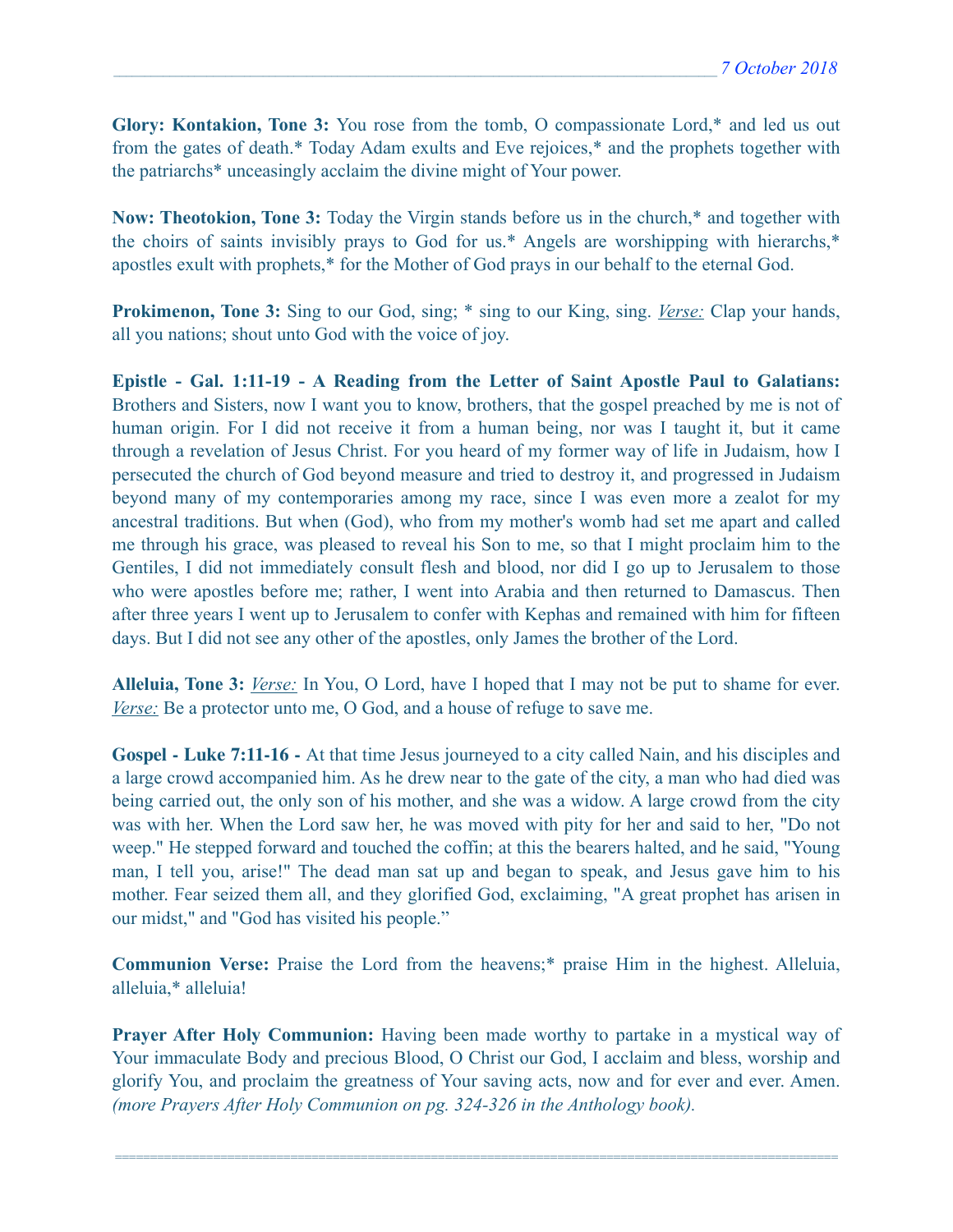$\left| \diamond \right| \diamond \left| \diamond \right|$ 

**Тропар, глас 3:** Нехай веселяться небеснії, нехай радуються земляни,\* бо показав владу рукою Своєю Господь,\* Він смертю смерть подолав,\* первістоком з-поміж мертвих став,\* визволив нас із глибин аду,\* і подав світові велику милість.

**Слава: Кондак, глас 3:** Воскрес Ти нині з гробу, Щедрий,\* і нас візвів із брам смерти;\* нині Адам веселиться і радіє Єва,\* разом же і пророки з патріярхами безустанно оспівують\* божественну могутність влади Твоєї.

**І нині: Богородичний, глас 3:** Діва сьогодні стоїть перед нами у храмі\* та з хорами святих невидимо за нас молиться Богу.\* Ангели з архиєреями поклоняються, апостоли ж з пророками радуються;\* бо за нас благає Богородиця споконвічного Бога.

**Прокімен, глас 3:** Співайте Богові нашому, співайте;\* співайте цареві нашому, співайте. *Стих:* Всі народи, заплещіть руками, кликніть до Бога голосом радости.

**Апостол - Гал. 1:11-19 - До Галатів Послання Святого Апостола Павла Читання:** Браття і сестри, звіщаю ж вам, браття, що Євангелія, яку я благовістив, вона не від людей. Бо я не прийняв, ні навчився її від людини, але відкриттям Ісуса Христа. Чули бо ви про моє поступовання перше в юдействі, що Божу Церкву жорстоко я переслідував та руйнував її. І я перевищував в юдействі багатьох своїх ровесників роду мого, бувши запеклим прихильником моїх отцівських передань. Коли ж Бог, що вибрав мене від утроби матері моєї і покликав благодаттю Своєю, уподобав виявити мною Сина Свого, щоб благовістив я Його між поганами, я не радився зараз із тілом та кров'ю, і не відправився в Єрусалим до апостолів, що передо мною були, а пішов я в Арабію, і знову вернувся в Дамаск. По трьох роках потому пішов я в Єрусалим побачити Кифу, і в нього пробув днів із п'ятнадцять. А іншого з апостолів я не бачив, крім Якова, брата Господнього.

**Алилуя, глас 3:** *Стих:* Вислухає тебе Господь у день печалі, захистить тебе ім'я Бога Якова. *Стих:* Господи, спаси царя і вислухай нас, коли будемо взивати до Тебе.

**Євангеліє - Лука 7:11-16 -** У той час Ісус пішов у місто, що зветься Наїн, а з ним ішли його учні й сила народу. Коли ж вони наблизились до міської брами, якраз виносили мертвого сина, єдиного в матері своєї, що була вдовою; і було з нею досить людей з міста. Побачивши її, Господь зглянувся над нею і сказав до неї: "Не плач." І приступивши, доторкнувсь до мар, і ті, що несли, зупинились. Тоді Ісус сказав: "Юначе, кажу тобі, встань!" І мертвий підвівся і почав говорити. І він віддав його матері. Страх огорнув усіх, і вони прославляли Бога та й говорили: "Великий пророк устав між нами", і: "Бог навідався до народу свого."

**Причасний:** Хваліте Господа з небес,\* хваліте Його на висотах. Алилуя, алилуя, алилуя!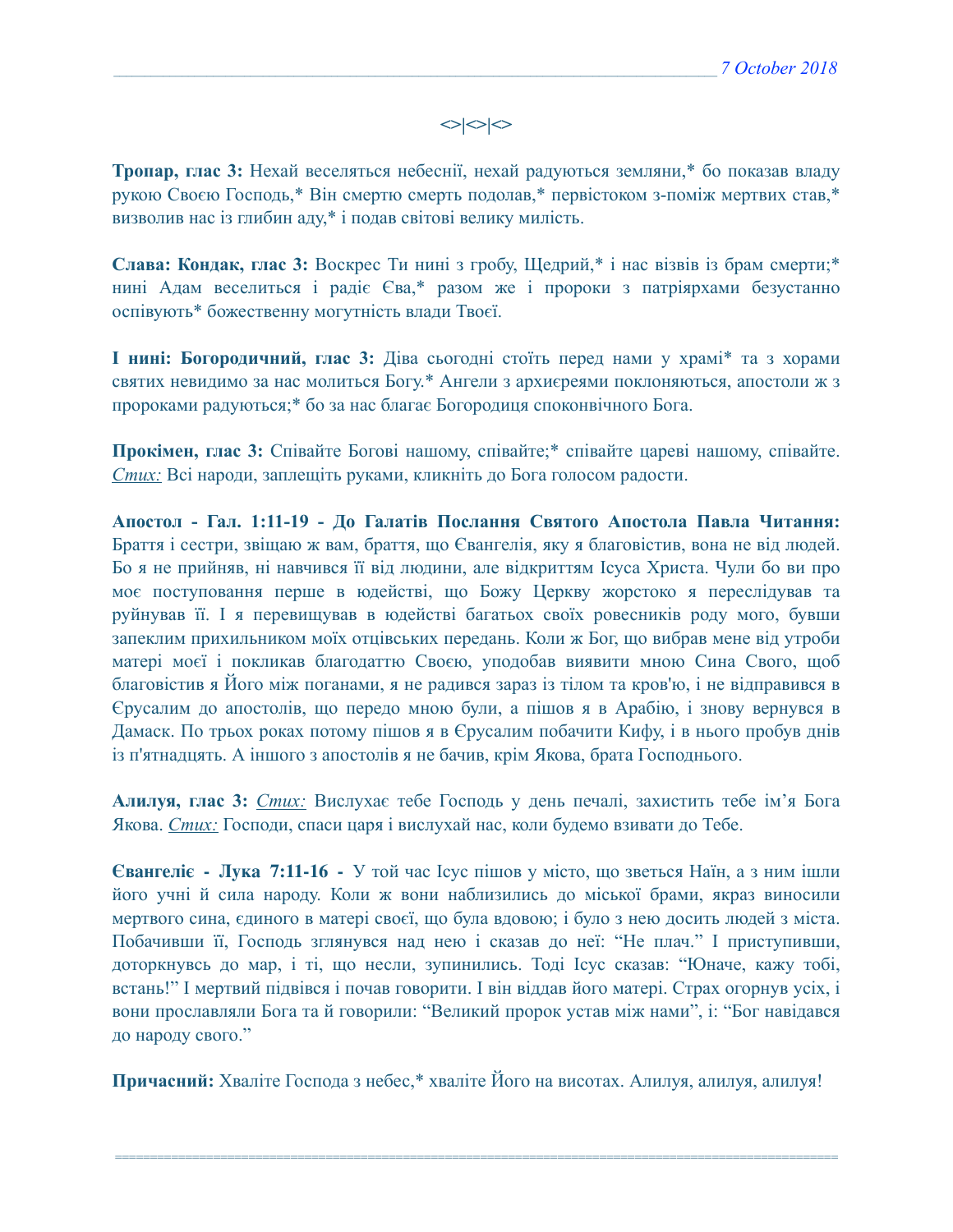**Молитва По Святім Причастю:** Таїнственно удостоївшись бути причасником Твого пречистого тіла і чесної крови, Христе Боже, оспівую і благословлю, поклоняюся, і славлю, і величаю спасіння Твої, Господи, нині і повсякчас, і на віки вічні. Амінь. *(більше Молитов По Святім Причастю на ст. 80-87 в маленькій книжечці "Божественна Літургія")*.

# ANNOUNCEMENTS



**HAPPY THANKSGIVING:** Wishing you and your families a blessed Thanksgiving, a time to reflect and be thankful for all that God has given to us!

✦**CHOIR PRACTICE:** there will be a choir practice on **Saturday, October 13 at 11:00** am in the church. All choir members please join us. We are also extending a special welcome to new parishioners interested in church singing to attend.

✦**PROJECT CONNECT:** Victoria Downtown Service Providers will be hosting PROJECT CONNECT on Tuesday, October 9 as a part of Homeless Action Week. The event will be at Central Baptist Church, 833 Pandora Ave. This one-day service fair, which assists those struggling with homelessness and poverty, will include foot care, professional photographs, haircuts, information booths, and a lunch. **Items needed:** warm clothing, socks, underwear, scarves, toques, backpacks, bus tickets, notebooks & paper, Tim Horton's gift cards, bandaids, Polysporin, razors, rain jackets & handheld USB chargers. You can either help by obtaining the above items or through a financial donation. All financial donations will be spent for the day by purchasing these items or for the lunch. If you wish to donate any of the above mentioned items the donation box will be available at the church entrance.

✦**PANAKHYDA:** today after Liturgy we will be having a Panakhyda for Raya Macewko and John Macewko.

✦**BE A STEWARD - CLEANING THE CHURCH:** at this time we are reaching out to ask parishioners and their family members to volunteer in the cleaning of the church interior. This requires a bi-monthly commitment of vacuuming, dusting and flower arranging. If there is a sufficient number of volunteers the commitment would be minimal about once every two or three months. Please consider donating your time and energy. For more information please contact Motria.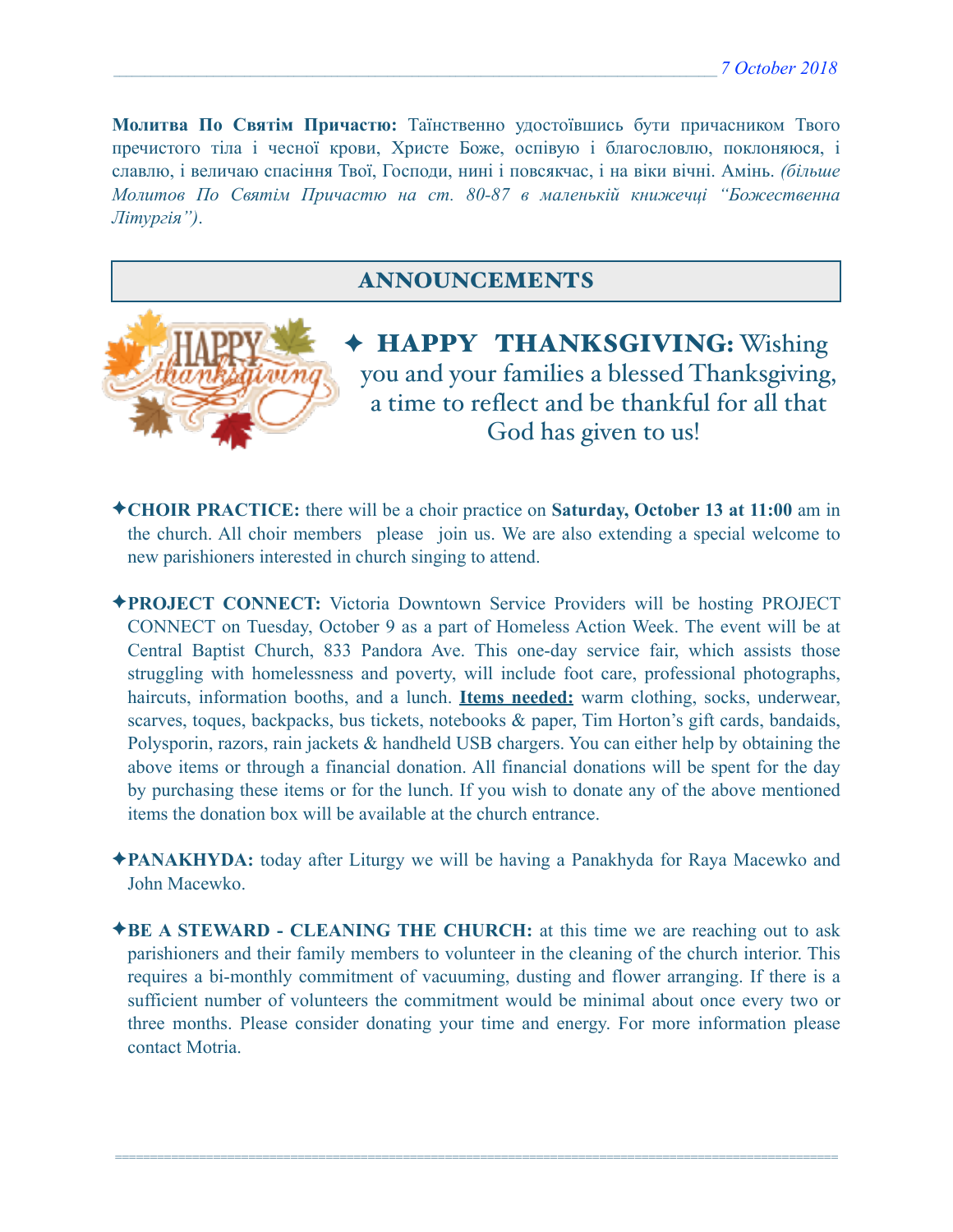- ✦**PRAYER REQUEST:** Please keep in your prayers GORD HRYHORYSHEN, CORNELL BABIE and other members of our parish, our family and friends who are ailing, in hospitals, nursing homes and those who are not able to join actively in their community.
- ✦**ST. NICHOLAS BOOK STORE:** The Divine Liturgy An Anthology of Worship **\$25**; "Christ Our Pascha" Catechism of the Ukrainian Catholic Church/"Христос Наша Пасха" Катехизм Української Католицької Церкви - **\$25**; "Sing to Our God" hymn book - **\$15**; Молитовник "Прийдіте Поклонімся" - **\$10;** "The Rosary - The Prayer Rule of the Mother of God in the Ukrainian Catholic Church" - **\$10.**
- ✦**PARISH CALENDAR OF BIRTHDAYS & ANNIVERSARIES:** If you would like to be included in our Parish Calendar of Birthday and Anniversary celebrations, please put date in our calendar located at the church vestibule. Each week, we will list the names in our parish bulletin so we can celebrate these happy occasions together!
- ✦**JOIN OUR CHOIR:** Do you enjoy singing? Please consider joining our St Nicholas Parish Choir and remember that we ALWAYS looking for new members! Contact Motria Koropecky for details at 250.658.3051.
- ✦**CATECHISM ANNOUNCEMENT:** "*And they were bringing to Him also the infants, in order that He may be touching them; but after the disciples saw it, they rebuked them. But Jesus called them to Himself and said, Let alone the little children to come to Me, and cease hindering them; for of such is the kingdom of God*." We are happy to welcome all children to our St. Nicholas The Wonderworker catechism program. Weekly classes are scheduled Sunday morning during Divine Liturgy. We want your children to learn more about their Catholic faith, sacred scripture, feast days, and religious practices and customs of the Ukrainian Catholic church. If you have any questions, please do not hesitate to contact Marian Chalifoux at 250.507.1005.
- ✦**THRIFTY'S PRE-PAID FOOD CARDS** We all have to buy groceries. Why not have 6% of it returned back to the church at no extra charge! Cards are available in \$100, \$200, and \$500 denominations. Talk to Alec after today's liturgy to pre- order your cards. We need to sell A LOT of them! We encourage you to consider purchasing them for yourselves as gifts too.
- ✦**BE A STEWARD:** Have you ever wondered what more can you do to help our parish? Here are some suggestions: **Steward** of property security; **Steward** of grounds cleaning; **Steward** of cleaning church; **Steward** of church linen; **Steward** of outreach; **Steward** of caring; **Steward** of prayer; **Steward** of service. Quite often, our homebound or senior members, once active in their younger years, want to find purpose in their senior years. It's not only about doing but about "BEING" present to others. Contact Fr. Yuriy **OR** Darlene DeMerchant for more information. You will be amazed how "BEING" can make a difference.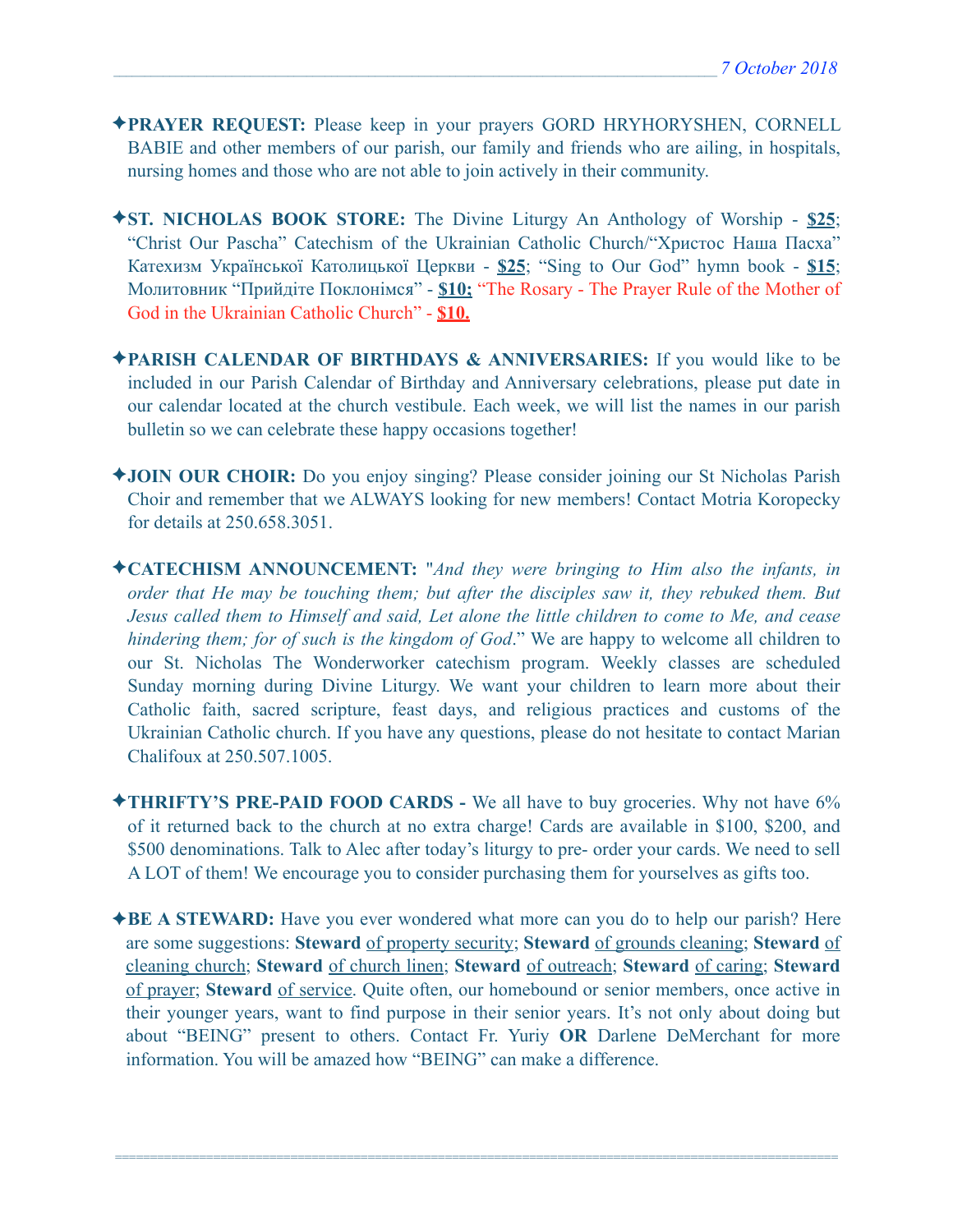- ✦**PARISH LIBRARY:** please visit our parish library and browse through the books on spirituality, church history, iconography, history of the Ukrainians in Canada, children's books and more… The library is located in the church vestibule. Please use a library book sign out form when borrowing a book.
- ✦**SUNDAY COFFEE VOLUNTEERS** act as hosts and serve light refreshments following the Sunday morning Divine Liturgy, providing an opportunity for the faithful to socialize with friends and visitors following their shared worship experience. We thank all of our parishioners who kind volunteer to serve refreshments. Whether you are new to the Parish, or are a longtime members, please join us for coffee. Please speak with Robert if you would like to volunteer.
- ✦**WE SHARE THE AIR:** Please keep it healthy and fragrant free. Someone in this area is scent-sitive. The chemicals used in scented products can make some people sick, especially those with fragrance sensitivities, asthma, allergies and other respiratory ailments. PLEASE DO NOT \*wear perfume, cologne, lotion, aftershave and other fragrances; \*USE unscented personal care products. Be Sensitive to Others. Thank you for your understanding. *St. Nicholas parish.*
- ✦**SEPTEMBER 30, SUNDAY DONATIONS** Coffee: \$40.00; Vigil lights: \$10.00; Loose collection: \$69.00; Envelope collection: \$442.00; Pre-authorized donations Sept 24 to Sept 30: \$120.00 **TOTAL: \$681.00**

# GETTING TO KNOW OUR ICONOSTASIS



## **Prophet Jeremiah** *(May 1)*

 The Holy Prophet Jeremiah, one of the four great Old Testament prophets, was son of the priest Helkiah from the city of Anathoth near Jerusalem, and he lived 600 years before the Birth of Christ, under the Israelite king Josiah and four of his successors. He was called to prophetic service at the age of fifteen, when the Lord revealed to him that even before his birth the Lord had chosen him to be a prophet. Jeremiah refused, citing his youth and lack of skill at speaking, but the Lord promised to be always with him and to watch over him.

He touched the mouth of the chosen one and said, "Behold, I have put My words into your mouth. Behold, I have appointed you this day over nations and kingdoms, to root out and to pull down, to destroy and to rebuild, and to plant" (Jer. 1:9-10). From that time Jeremiah prophesied for twenty-three years, denouncing the Jews for abandoning the true God and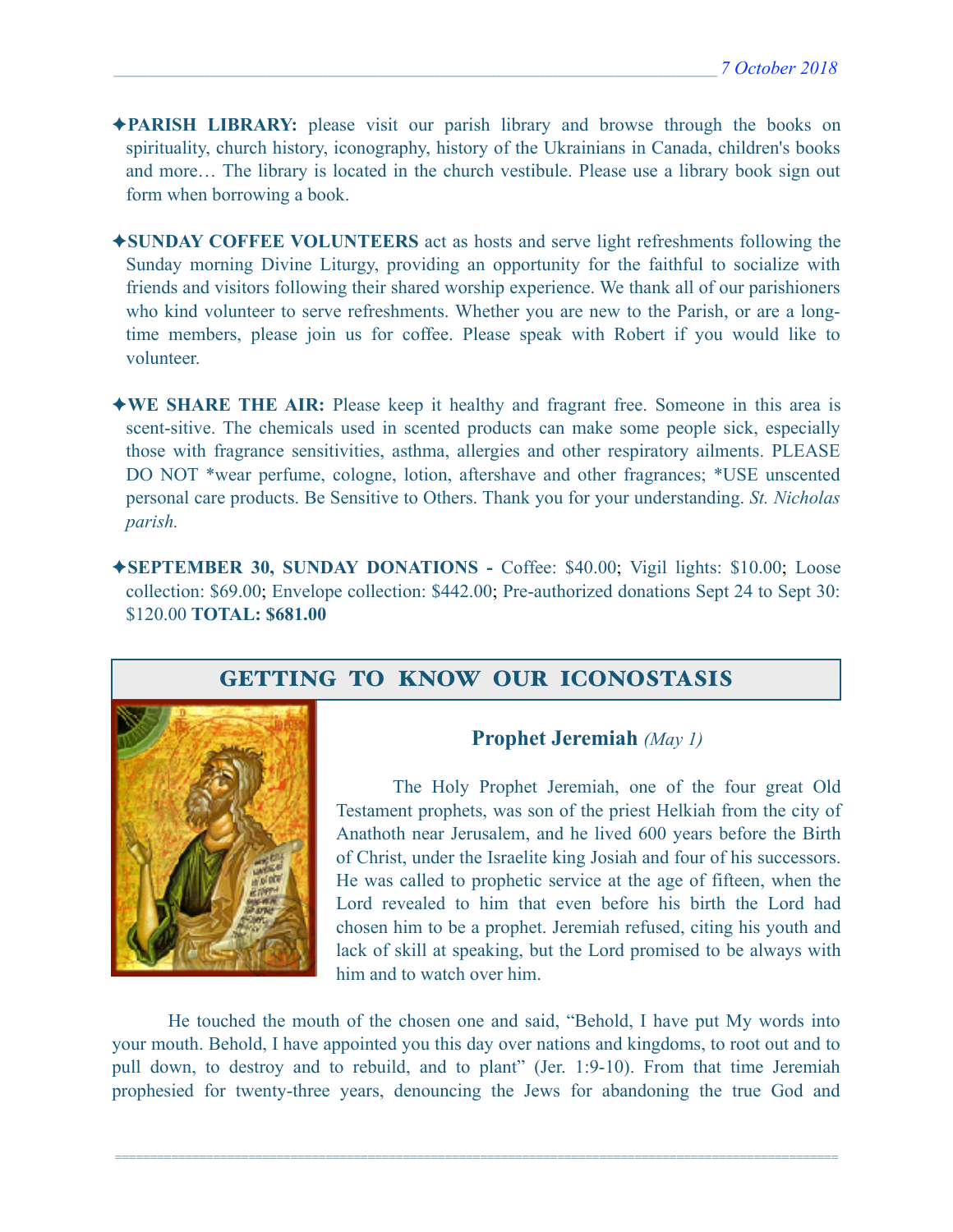worshipping idols, predicting sorrows and devastating wars. He stood by the gates of the city, and at the entrance to the Temple, everywhere where the people gathered, and he exhorted them with imprecations and often with tears. The people, however, mocked and abused him, and they even tried to kill him.

Depicting for the Jews their impending enslavement to the king of Babylon, Jeremiah first placed on his own neck a wooden, and then an iron yoke, and thus he went about among the people. Enraged at the dire predictions of the prophet, the Jewish elders threw the Prophet Jeremiah into a pit filled with horrid, slimy creatures, where he almost died. Through the intercession of the God-fearing royal official Habdemelek, the prophet was pulled out of the pit, but he did not cease his prophecies, and for this he was carted off to prison. Under the Jewish king Zedekiah his prophecy was fulfilled.

Nebuchadnezzar came, slaughtered many people, carried off a remnant into captivity, and Jerusalem was pillaged and destroyed. Nebuchadnezzar released the prophet from prison and permitted him to live where he wanted. The prophet remained at the ruins of Jerusalem and bewailed his nation's misfortune. According to Tradition, the Prophet Jeremiah took the Ark of the Covenant with the Tablets of the Law and hid it in one of the caves of Mount Nabath (Nebo), so that the Jews could no longer find it (2 Mac. 2). Afterwards, a new Ark of the Covenant was fashioned, but it lacked the glory of the first.

Among the Jews remaining in their fatherland there soon arose internecine clashes: Hodoliah, Nebuchadnezzar's viceroy, was murdered. The Jews, fearing the wrath of Babylon, decided to flee into Egypt. The Prophet Jeremiah disagreed with their intention, predicting that the punishment which they feared would befall them in Egypt. The Jews would not listen to the prophet, however, and taking him along by force, they went into Egypt and settled in the city of Tathnis. There the prophet lived for four years and was respected by the Egyptians, because by his prayers he killed crocodiles and other creatures infesting these parts. When Jeremiah prophesied that the King of Babylon would invade Egypt and annihilate the Jews living there, the Jews murdered him. In that very same year the saint's prophecy was fulfilled. There is a tradition that 250 years later, Alexander the Great transported the relics of the holy Prophet Jeremiah to Alexandria.

The Prophet Jeremiah wrote his Book of Prophecies and also the Book of Lamentations about the desolation of Jerusalem and the Exile. The times in which he lived and prophesied are described in 4/2 Kings (Ch. 23-25) and in the Second Book of Chronicles (36:12) and in 2 Maccabbees (Ch. 2).

In the Gospel of Matthew it is said that the betrayal of Judas was foretold by the Prophet Jeremiah, "And they took thirty pieces of silver, the price of him on whom the sons of Israel had set a price, and they gave them for the potter's field, as the Lord directed me" (Mt. 27:9-10). Perhaps Jeremiah 32:6-15 is meant.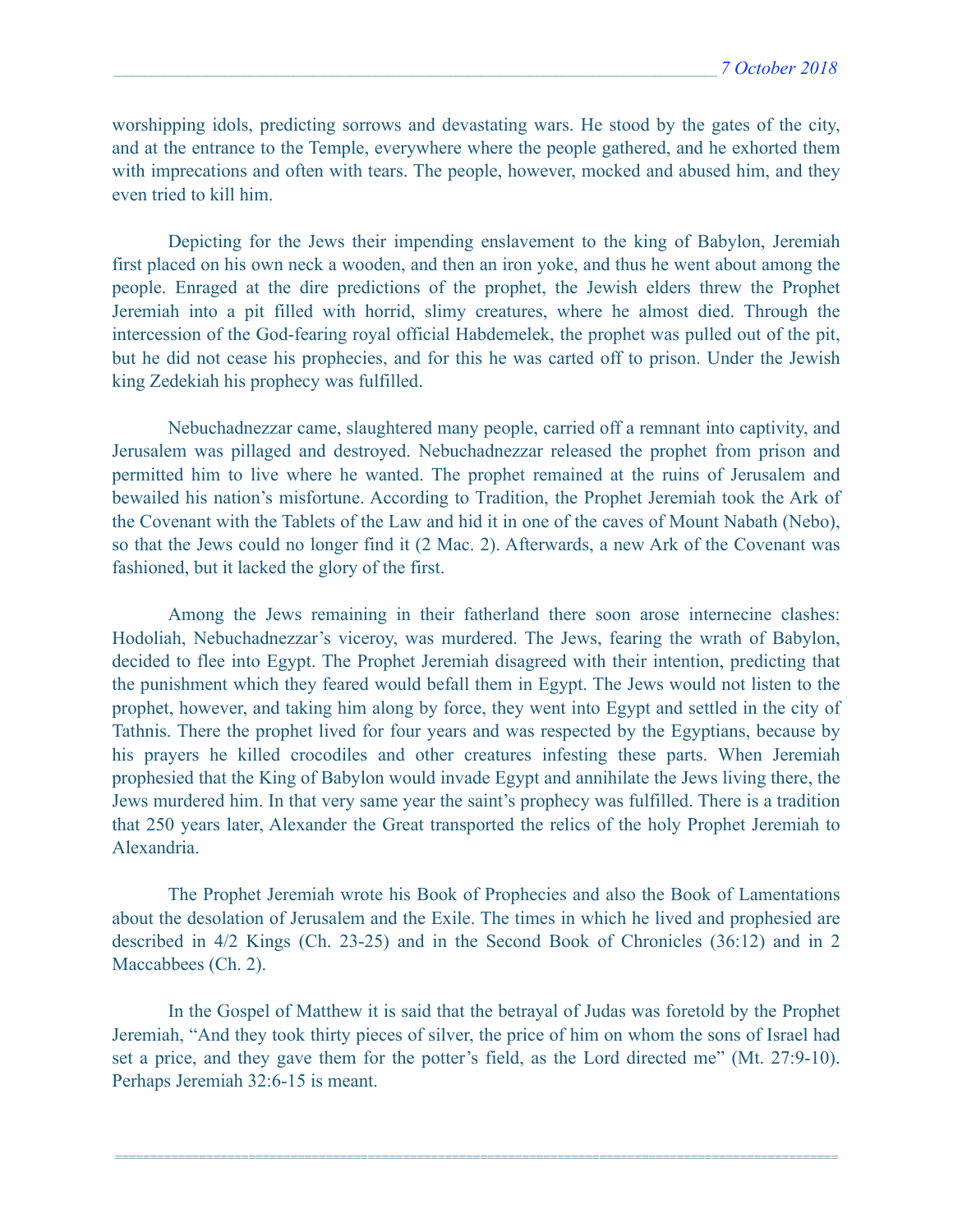Even after his death, the Prophet Jeremiah was regarded as a wonderworker. Dust from his tomb was believed to cure snake-bite, and many Christians pray to him for this purpose.

#### READING THE CATECHISM *"CHRIST - OUR PASCHA"*



*1) Marriage Is a Mystery of Love between a Man and a Woman* 

 *#475* Christian marriage is founded on Christ's commandment of love: "Just as I have loved you, you also should love one another" (Jn 13:34). The apostle Paul enjoins the husband to love his wife "as Christ loved the Church and gave himself up for her" (Eph



5:25). He then enjoins the wife to regard her husband as she regards the Lord, because the husband is the head of the wife as Christ is the head of the Church (see Eph 5:22-25). This is possible because the husband and wife are united in love not only with each other, but also with Christ. Granting their love to each other, they grant it to Christ, and granting it to Christ, they grant it to each other. In this mutual gift of love they grow together into one Body of Christ (see Eph 5:31-32)

*#476* Marriage as a union of love between a man and a woman derives from the very nature of the human person: "Indeed from the beginning, God appears to have made special provision for this union; and referring to the two as one, he said: 'Male and female he created them.' "The mutual marital love of a husband and wife is the power and foundation for the growth of strong families and the creation of healthy societies.

#### *2) The Rite of Crowning*

*#477* The Rite of Crowning is preceded by the Betrothal. In the narthex of the church, those intending to marry declare their decision before the priest. As a sign of their betrothal, he places a ring on the hand of each and pronounces the words of prayer: "O Lord our God ... Bless now the betrothal of your servants. Affirm the words spoken by them and strengthen them with the sacred unity that comes from you … Confirm their betrothal in faith and harmony, in truth and love." The rings symbolize the power of the Lord's love, which fortifies the love of the betrothed. The Church prays that "the angel [of the Lord] go before them all the days of their lives."

*#478* The priest leads the betrothed into the church as the following words are sung: "Blessed are all who fear the Lord, who walk in his ways" (Ps 127[128]:1). Then, just as at the Divine Liturgy, he begins the Rite of Crowning. He solemnly exclaims: "Blessed be the kingdom of the Father, and of the Son, and of the Holy Spirit." This exclamation indicates the intimate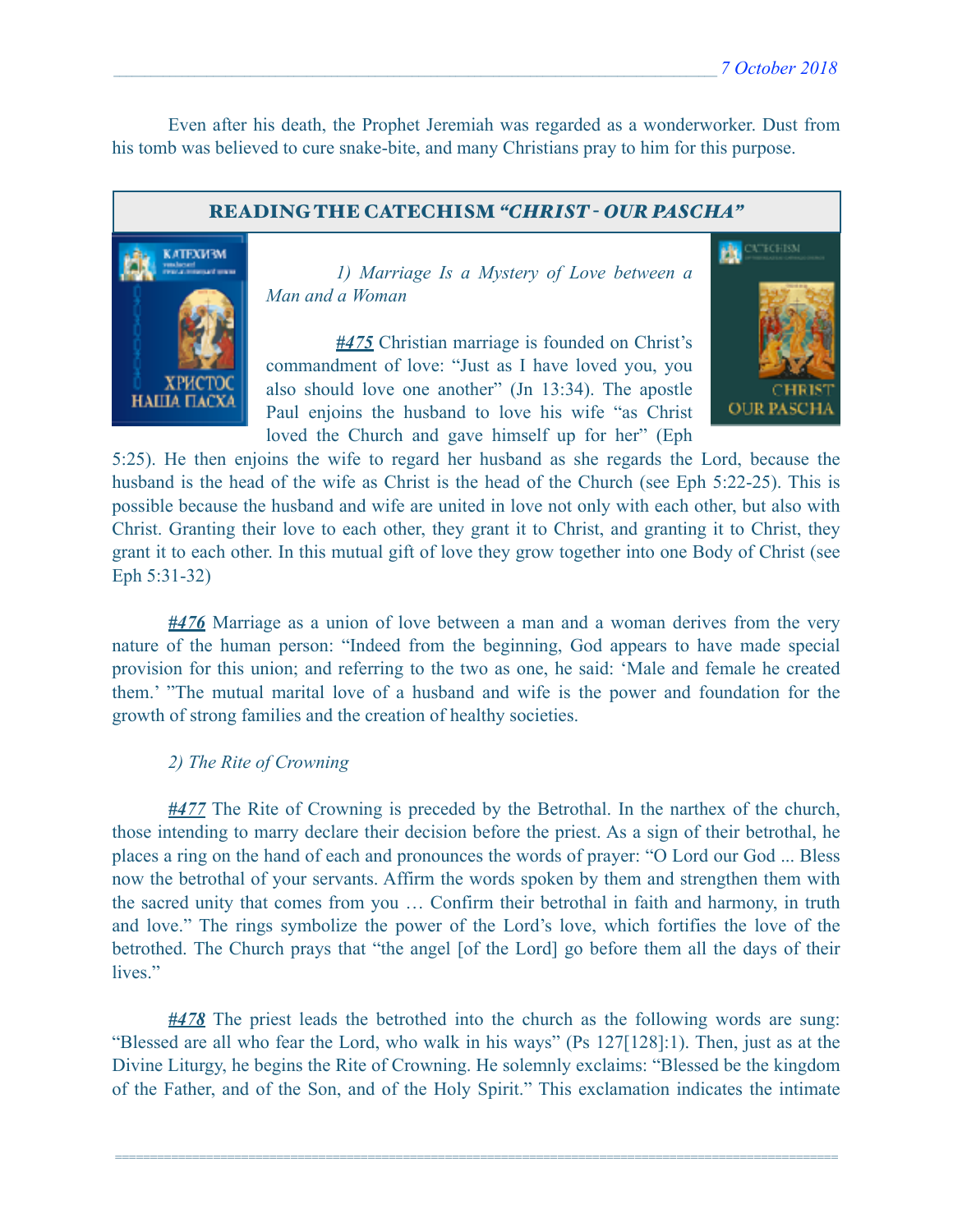connection between the Holy Mystery of Marriage and the Holy Eucharist, by the grace of which the bride and groom become one body.

The Eucharist is the perfecting of each divine service and the seal of every divine Mystery. The Church does well in preparing the Holy Gifts for the union and blessing of the married couple. This is because Christ himself, who gave us these gifts, and himself is these gifts, came to the wedding [at Cana of Galilee] to bring them [the betrothed] union in peace and harmony. Thus, those who unite in marriage should be worthy of Holy Communion. They should be joined before God in the church - the house of God - because they are children of God.

*#479* Then, the betrothed, placing their hands upon the Gospel Book, make their wedding vows before God. These are promises of "love, fidelity, and honour in marriage." They commit not to leave each other "until death." However, the steadfast foundation of the marriage union is not only the consent of the betrothed, but first of all the power of God: "Stretch forth Your hand now, O Master, from your holy dwelling place and join this your servant (name) with your handmaid (name), for it is you who join a man and a woman." It is from the Lord that come all the gifts that create and strengthen this union: "Bind them together in oneness of mind, crown them for love, unite them into one flesh, and grant them the fruit of the womb and fine children." The priest confirms the vows of the bride and groom with the words: "What God has joined together, let no one separate" (Mk 10:9).

| VISIT LOURDES, PARIS, SENLIS & UKRAINE SEPT 2019<br>with Sister Angelica & Myrna Arychuk |                                                                                                                                                                                                                              |  |  |
|------------------------------------------------------------------------------------------|------------------------------------------------------------------------------------------------------------------------------------------------------------------------------------------------------------------------------|--|--|
| 04 Sept 2019<br>Wednesday                                                                | Depart home city                                                                                                                                                                                                             |  |  |
| 05 Sept 2019<br><b>Thursday</b>                                                          | <b>Arrive</b> in Toulouse, France [4:15PM]<br>Bus Transfer to Lourdes [2 hrs] Hotel Croix des Bretons<br>Dinner $\omega$ our hotel on arrival.                                                                               |  |  |
| 06 Sept 2019<br><b>Friday</b>                                                            | <b>Breakfast</b><br>3hr guided walking tour of Lourdes including the shrine<br>Lunch on our own with free time<br>Dinner @ our Hotel<br>9:00PM Rosary Prayer with candlelight                                                |  |  |
| 07 Sept 2019<br><b>Saturday</b>                                                          | <b>Breakfast</b><br>Full day at the Shrine Mass $\omega$ Grotto TBA [where our Lady appeared to<br>Bernadette numerous times]<br>2:00PM video of Lourdes Story and life of St. Bernadette<br>requested $(a)$<br>Lourdes TBA] |  |  |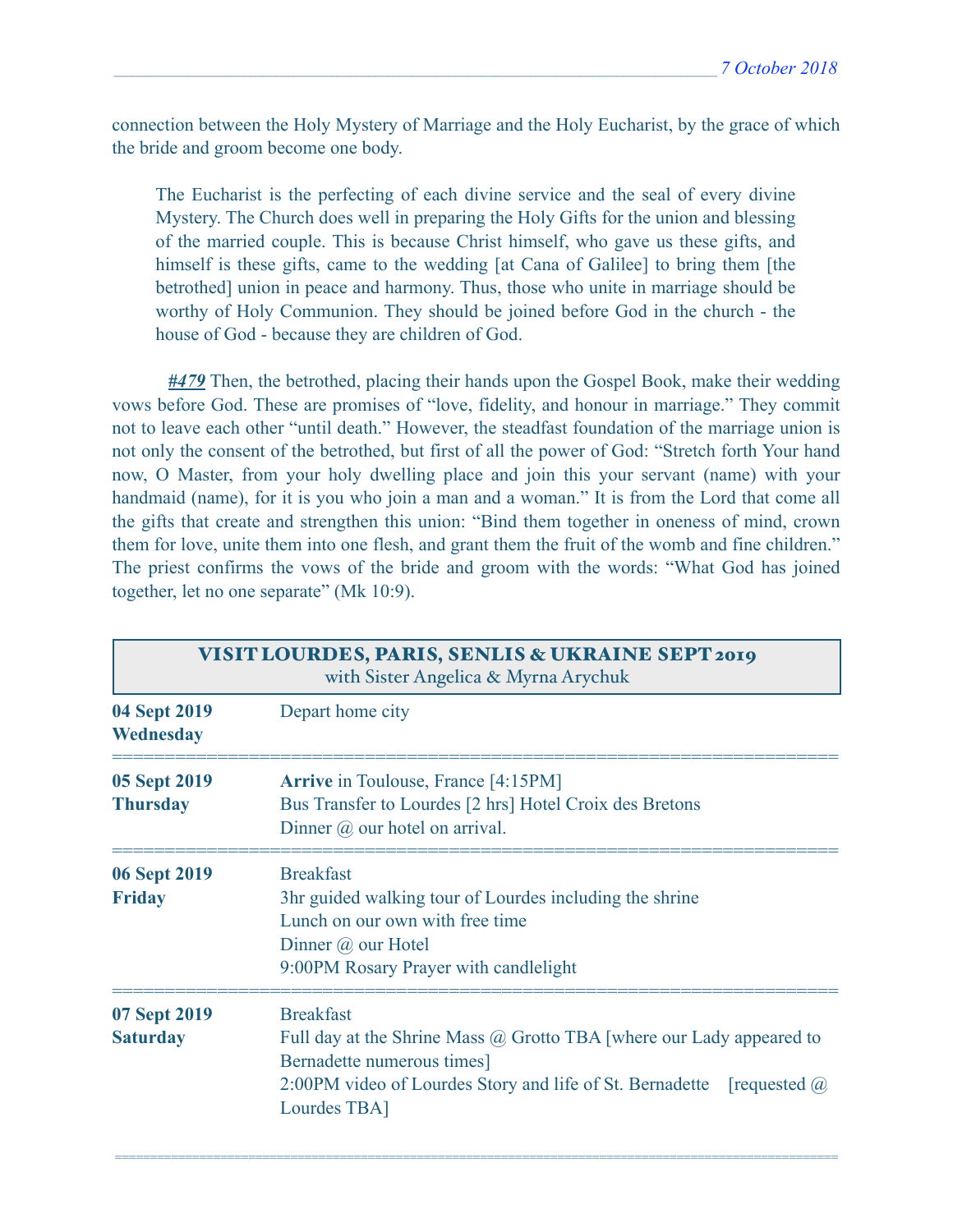|                                       | 5:00PM Procession of infirm & Blessing of them with Blessed Sacrament<br>Dinner $(a)$ our hotel<br>9:00PM Candle Light Procession Praying the Rosary                                                                                                                                                                                                                                                                                                                                                                                                                                                                                                                                                                                                                                                                                                                                                                                                       |  |  |  |
|---------------------------------------|------------------------------------------------------------------------------------------------------------------------------------------------------------------------------------------------------------------------------------------------------------------------------------------------------------------------------------------------------------------------------------------------------------------------------------------------------------------------------------------------------------------------------------------------------------------------------------------------------------------------------------------------------------------------------------------------------------------------------------------------------------------------------------------------------------------------------------------------------------------------------------------------------------------------------------------------------------|--|--|--|
| <b>08 Sept 2019</b><br><b>Sunday</b>  | <b>Breakfast</b><br>10:30AM Mass in the International Church <i>i.e.</i> St. Pius X Basilica<br>[Largest underground Church in the world]<br>Experience the baths [where hundreds of cures have taken place]<br>Visit Boly Mills where Bernadette was born, and the cachot [dungeon] –<br>an abandoned prison where Bernadette's impoverished family lived.<br>Dinner @ our Hotel                                                                                                                                                                                                                                                                                                                                                                                                                                                                                                                                                                          |  |  |  |
| 09 Sept 2019<br><b>Monday</b>         | <b>Breakfast</b><br>Liturgy @ 9:30 AM [Ukrainian Catholic Church] [by bus]<br>11:30AM depart for the train station – train dep $\omega$ 12:28PM –<br><b>Arrive Paris 18:13PM</b><br>Check into the Hotel Cardinal<br><b>Dinner TBA</b>                                                                                                                                                                                                                                                                                                                                                                                                                                                                                                                                                                                                                                                                                                                     |  |  |  |
| <b>10 Sept 2019</b><br><b>Tuesday</b> | <b>Breakfast</b><br><b>City Tour</b><br>Liturgy @ St Vladimirs Ukrainian Catholic Church<br>[Bishop Borys Gudziak] TBA<br>Afternoon free<br>Evening Seine River cruise & Dinner TBA                                                                                                                                                                                                                                                                                                                                                                                                                                                                                                                                                                                                                                                                                                                                                                        |  |  |  |
| <b>11 Sept 2019</b><br>Wednesday      | <b>Breakfast</b><br>Depart for Senlis [40 km from Paris] where Anna<br>[daughter of Yaroslav the wise] Queen of France founded & built a<br>Convent and Church.<br>On 19 May 1051, Anna, the youngest daughter of<br>Kyivan Rus "Prince Yaroslav the Wise", ascended to the French throne as<br>the wife of King Henry I Capet in the Cathedral of Reims. As traditional<br>days of Anna of Kyiv take place in Senlis, we visit the story of the earliest<br>dynastic connection between France and Ukraine. "Anna's Father<br>Yaroslav", was nicknamed "the father-in- law of Europe"<br>- Yaroslav himself married Ingegerd Olfsdotter, the daughter of the<br><b>Swedish King</b><br>- Yaroslav's sister Maria married the Polish Prince<br>- son Illya married the sister of the Danish King<br>- Son Sviatoslav married the Austrian Princess<br>- Son Vsevolod married the daughter of the Byzantine emperor<br>- Son Ihor married a German Princess |  |  |  |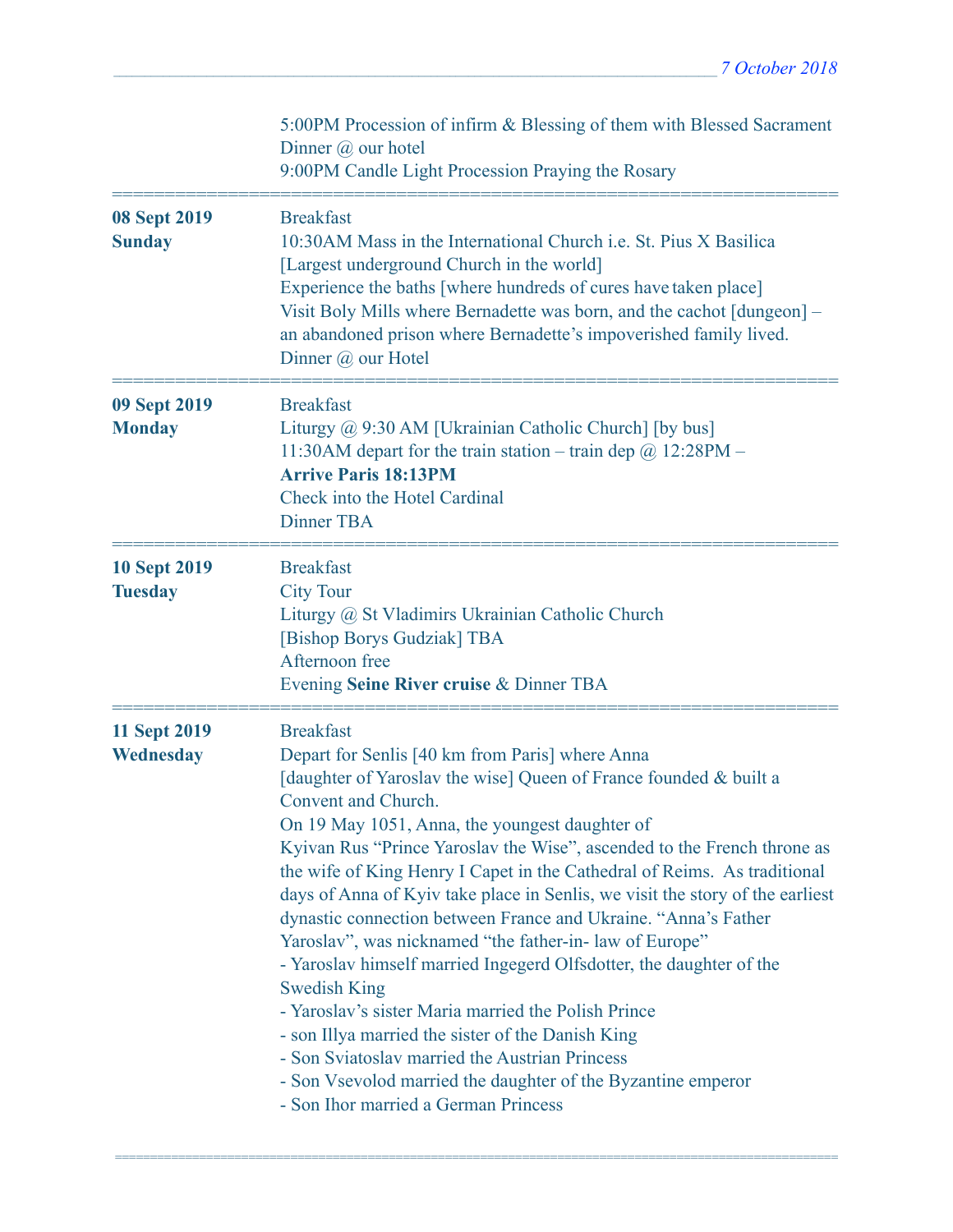|                                       | - daughter Anastasia married the Hungarian King<br>- daughter Elizabeth married the Norwegian King<br>- and daughter Anna Married Henry I of France<br>On our return to Paris – free time to shop and/or enjoy the ambience of<br>Paris! Dinner on our own.                                                                                                                                                            |  |  |  |
|---------------------------------------|------------------------------------------------------------------------------------------------------------------------------------------------------------------------------------------------------------------------------------------------------------------------------------------------------------------------------------------------------------------------------------------------------------------------|--|--|--|
| 12 Sept 2019<br><b>Thursday</b>       | <b>Breakfast</b><br>TBA Depart for Lviv, Ukraine [flight via Warsaw to Lviv]<br>Arrive $\omega$ 5:35PM. Check into the Astoria Hotel<br>Dinner [TBA]                                                                                                                                                                                                                                                                   |  |  |  |
| <b>13 Sept 2019</b><br><b>Friday</b>  | <b>Breakfast</b><br>Liturgy @TBA<br>Unesco World Heritage Sightseeing Tour – free afternoon check the<br>schedule for concert times $(a)$ the Opera House<br>Dinner [TBA]                                                                                                                                                                                                                                              |  |  |  |
| 14 Sept 2019<br><b>Saturday</b>       | <b>Breakfast</b><br>Depart for Ternopil [3 hour drive]<br>Check in @ "The Ternopil Hotel"<br>Walking tour to see the sights $[1 - 1 \frac{1}{2} \text{ hrs}]$<br>Balance of the day Free – with a wonderful square to stroll in or shop.<br>Ternopil is a City where many of have relatives and/or friends. Those<br>available for dinner can meet to dine $\omega$ the fabulous "Old Mill"<br><b>Restaurant</b> [TBA] |  |  |  |
| <b>15 Sept 2019</b><br><b>Sunday</b>  | <b>Breakfast</b><br>depart for Zarvanytsia "The Lourdes of Ukraine". A place where<br>miracles are claimed to be almost a daily occurrence & approximately<br>100,000 pilgrims visit yearly.<br><b>Liturgy Time TBA</b><br>Depart for Chernivtsi [TBA]<br><b>Check into the Hotel Bukovina</b><br><b>Dinner TBA</b>                                                                                                    |  |  |  |
| <b>16 Sept 2019</b><br><b>Monday</b>  | <b>Breakfast</b><br>City tour and a visit to the Diaspora Museum & University<br>Lunch on our own @ Kam'yanets-Podilskyi with excursion<br><b>Dinner TBA</b>                                                                                                                                                                                                                                                           |  |  |  |
| <b>17 Sept 2019</b><br><b>Tuesday</b> | <b>Breakfast</b><br>Depart Chernivtsi for Ivano Frankivsk<br>Stopping in Kolomyya to visit the Museums                                                                                                                                                                                                                                                                                                                 |  |  |  |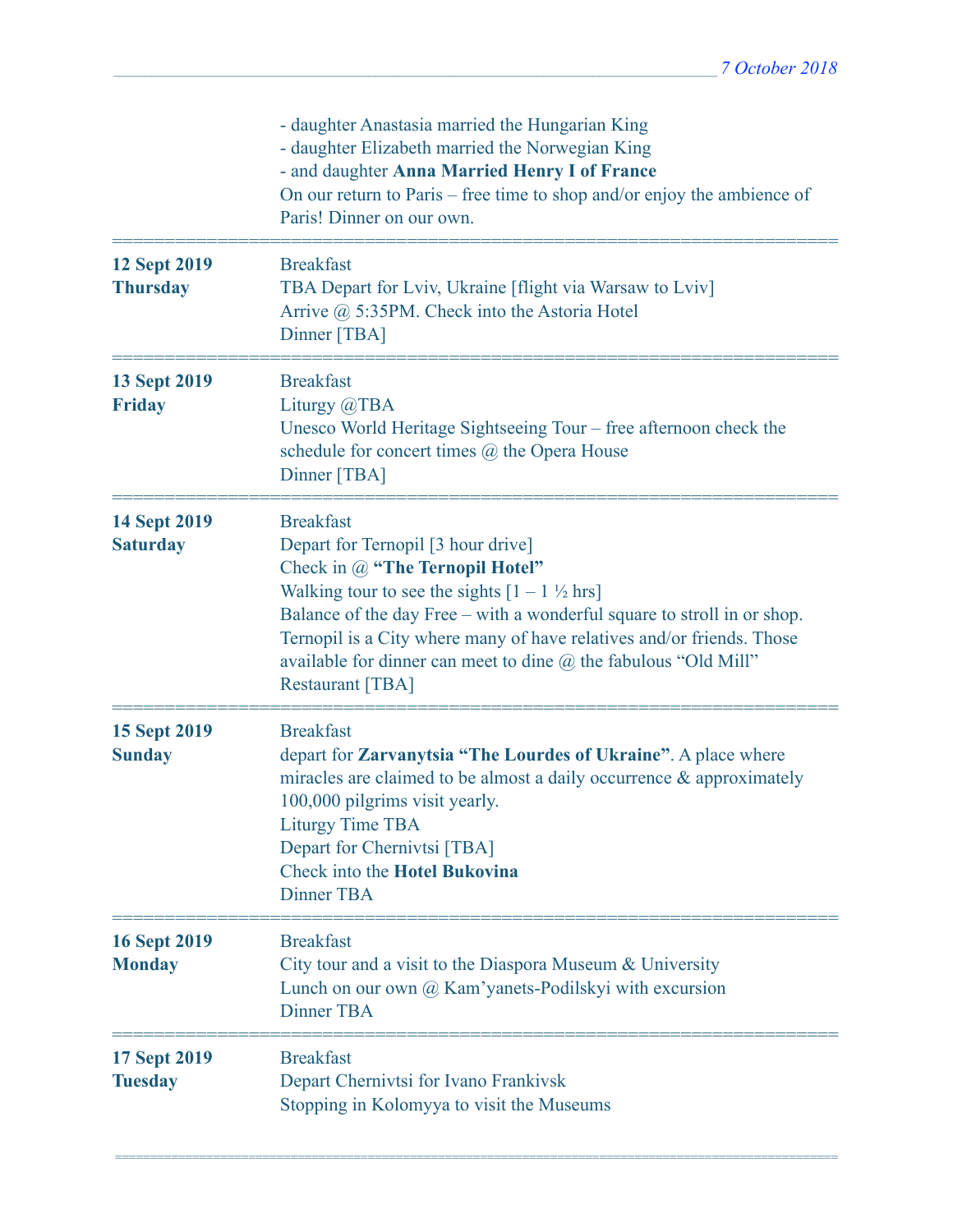|                                        | $\mu$<br>Check in to "The Nadia Hotel"                                                                                                                                                                                                                                                                  |  |  |  |
|----------------------------------------|---------------------------------------------------------------------------------------------------------------------------------------------------------------------------------------------------------------------------------------------------------------------------------------------------------|--|--|--|
| <b>18 Sept 2019</b><br>Wednesday       | <b>Breakfast</b><br>Liturgy @ Father Mykhailo Ozorovych Hometown Church [TBA]<br>Depart for Yaremche, visit the markets, waterfall & late lunch/early dinner<br>in the mountains                                                                                                                        |  |  |  |
| <b>19 Sept 2019</b><br><b>Thursday</b> | <b>Breakfast</b><br>Depart for Drohobych<br>Liturgy @ Father Taras Koberynko's Parish<br>Visit the project initiated by Father Taras<br>"Lunch"/"Dinner" with Natalliya & Father Taras<br>The Michael Bilas Art Museum in Truskavets]<br>Continuing to <b>Hotel in Truskavetz</b> Health Resort/Spa [?] |  |  |  |
| <b>20 Sept 2019</b><br><b>Friday</b>   | <b>Breakfast</b><br><b>Liturgy TBA</b><br>Free day $\omega$ the spa and/or visit Father Taras' projects<br>Dinner $(a)$ the hotel                                                                                                                                                                       |  |  |  |
| 21 Sept 2019<br><b>Saturday</b>        | <b>Breakfast</b><br>Depart for Lviv $[1 \frac{1}{2}$ hour drive]<br>Check in to "the Astoria Hotel"<br>Lunch on our own<br><b>Check for Concert or Opera</b><br><b>Farewell Dinner time TBA</b>                                                                                                         |  |  |  |
| 22 Sept 2019<br><b>Sunday</b>          | <b>Breakfast</b><br>Depart for home                                                                                                                                                                                                                                                                     |  |  |  |

"Late lunch/early dinner" [approx. 3:00 PM] [Private Home] TBA

\*\* Those wishing to extend their stay in Lviv may do so with add on \*\* Those wishing to extend their stay to Kyiv may do so with add on **Tour schedule rev. as of 30 Aug 2018** 

**Land Only \$3,950.00** *Canadian Dollars* **per person double or twin sharing Single supplement \$950 [AIR FARE IS NOT INCLUDED] Tips included – Meals as per itinerary Deposit \$500 per person due: 15 November 2018 Final Balance due: 01 June 2019 [note there is a 3 ½% charge on credit card payments] Northstar Journeys**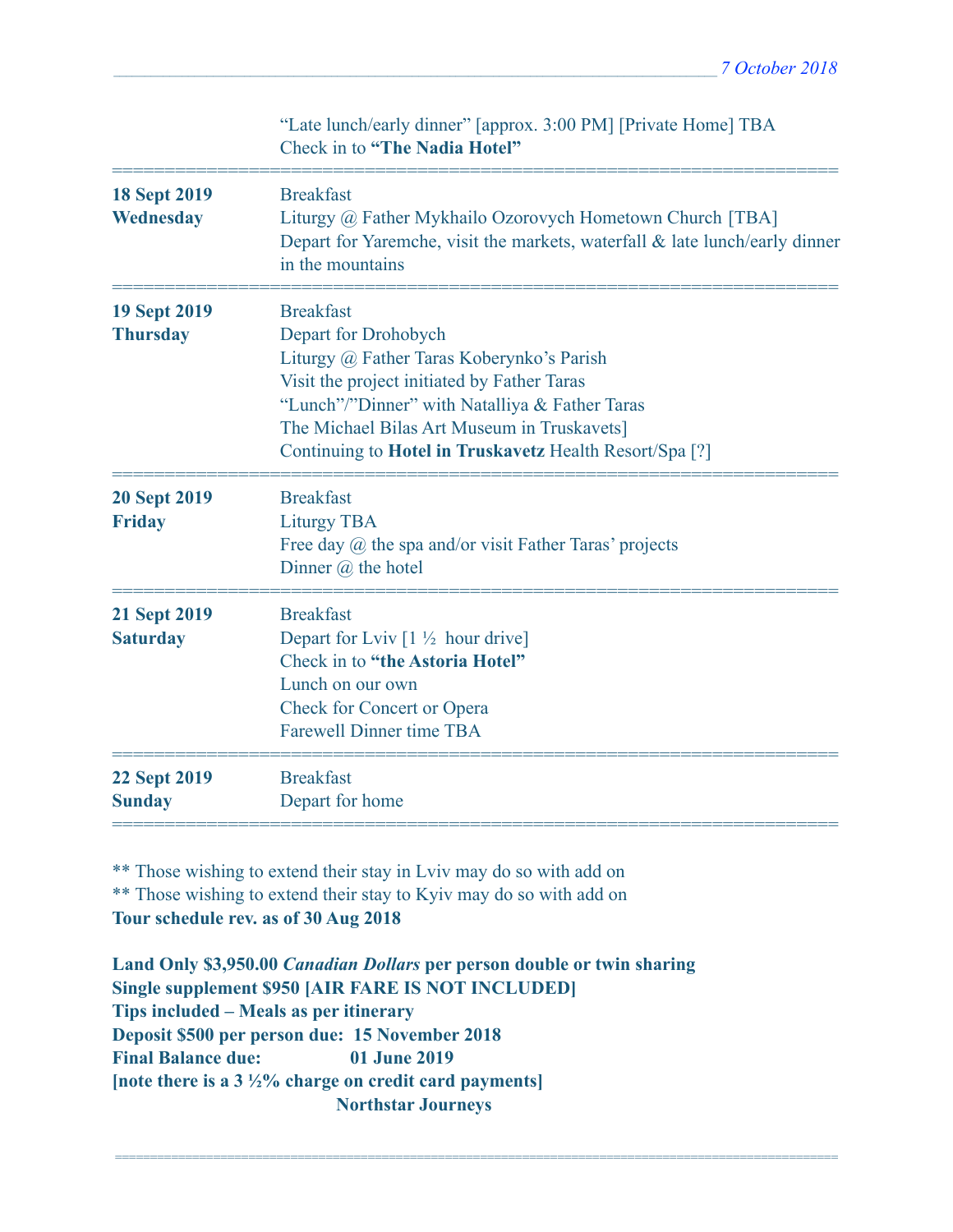**667 Belmont Ave West Kitchener, Ontario N2M 1N6 Office** [519] 886-9111 TICO.ca #2569684

**Telephone: Sister Angelica 604 375-6626 or Myrna 604 617 7200** 

# CHRISTMAS FOOD FAIR FOOD PREPARATION SCHEDULE

| Saturday, Dec. 8 // 11am - 2pm |                                         |                   |                                 |  |
|--------------------------------|-----------------------------------------|-------------------|---------------------------------|--|
| <b>DATE</b>                    | <b>TASK</b>                             | <b>TIME</b>       | <b>VOLUNTEERS</b>               |  |
| Tue. Oct. 9                    | Peel potatoes/shred cheese              | 8:30 am-10:30 am  | Need 2-3 volunteers             |  |
| Wed. Oct. 10                   | Make potato balls                       | 8:30-11:30 am     | Need 5-6 volunteers             |  |
| Thu. Oct. 11                   | Make pyrohy - LUNCH to<br>follow        | 9:00 am-1:30 pm   | <b>Need 22-25</b><br>volunteers |  |
| Sat. Oct. 13                   | Bag frozen pyrohy                       | 9:00-11:00 am     | Need 3-4 volunteers             |  |
| Tue. Oct. 16                   | Make cabbage rolls - LUNCH<br>to follow | 9:00 am-12:00 pm  | <b>Need 12-15</b><br>volunteers |  |
| Thu. Oct. 18                   | Package cooked cabbage rolls            | 10:00 am-11:30 am | Need 2-3 volunteers             |  |
| Tue. Oct. 23                   | Steam/rib cabbage - LUNCH to<br>follow  | 9:30-12:30 pm     | Need 5-6 volunteers             |  |
| Thu. Oct. 25                   | Peel & dice onions                      | 9:30 am-11:00 am  | Need 2-3 volunteers             |  |
| Tue. Oct. 30                   | Peel potatoes/shred cheese              | 8:30-10:30 am     | Need 2-3 volunteers             |  |
| Wed. Oct. 31                   | Make potato balls                       | 8:30 am-11:30 am  | Need 5-6 volunteers             |  |
| Thu. Nov. 1                    | Make pyrohy - LUNCH to<br>follow        | 9:00 am-1:30 pm   | <b>Need 22-25</b><br>volunteers |  |
| Sat. Nov. 3                    | Bag frozen pyrohy                       | 9:00 am-11:00 am  | Need 3-4 volunteers             |  |
| Thu. Nov. 8                    | Make cabbage rolls - LUNCH<br>to follow | 9:00 am-12:00 pm  | <b>Need 12-15</b><br>volunteers |  |
| Sat. Nov. 10                   | Package cooked cabbage rolls            | 12:00-1:30 pm     | Need 2-3 volunteers             |  |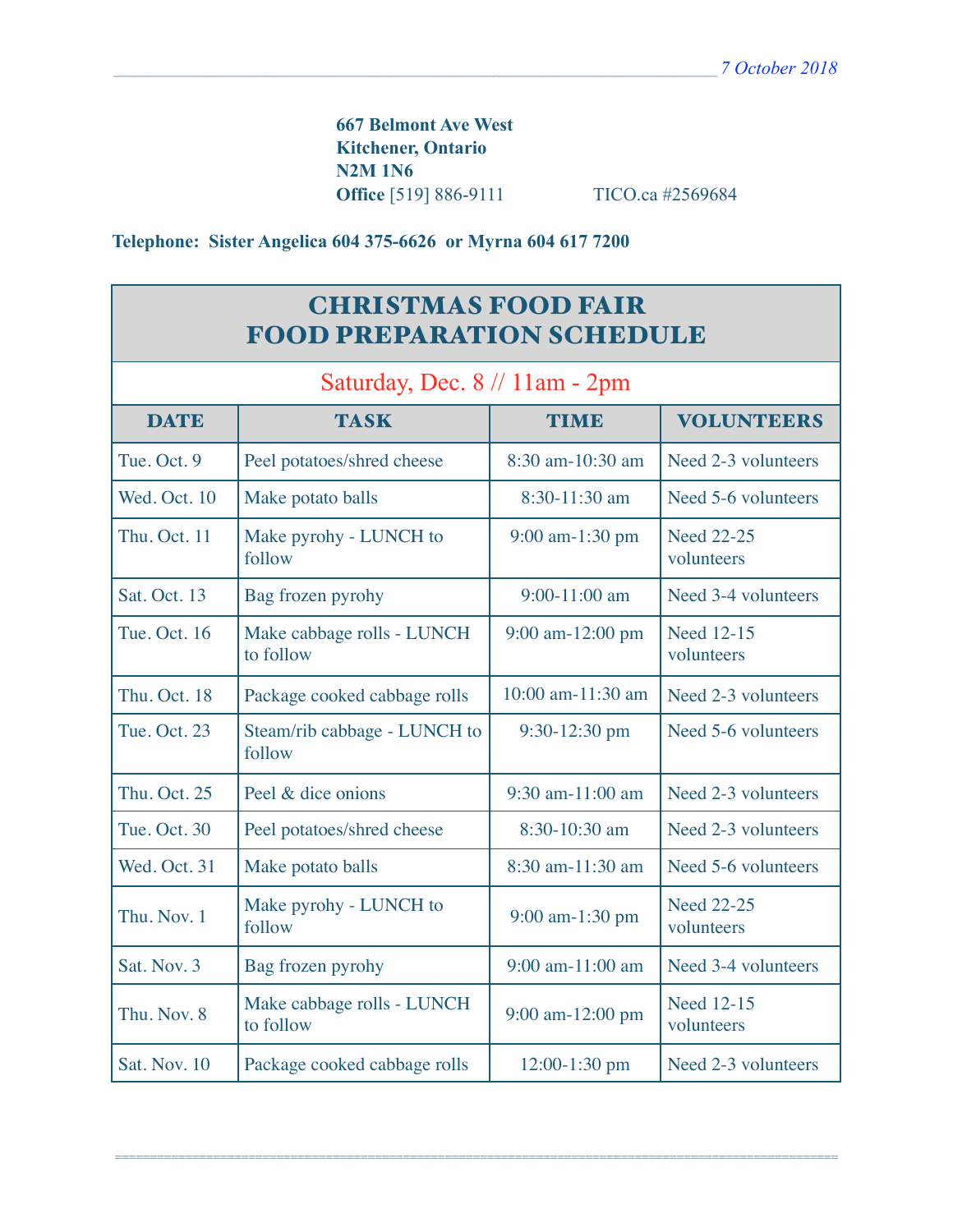| <b>Tue. Nov. 13</b> | Prep. sauerkraut & cottage<br>cheese for pyrohy                      | $9:00$ am- $11:00$ am | Need 2 volunteers                                           |
|---------------------|----------------------------------------------------------------------|-----------------------|-------------------------------------------------------------|
| <b>Thu. Nov. 15</b> | Make pyrohy (sauerkraut $\&$<br>cottage cheese) - LUNCH to<br>follow | $9:00$ am-1:30 pm     | <b>Need 22-25</b><br>volunteers                             |
| <b>Sat. Nov. 17</b> | Bag frozen pyrohy                                                    | $9:00$ am-11:00 am    | Need 3-4 volunteers                                         |
| Sat. Nov. 20        | Bake kolachi                                                         | $8:30$ am-1:30 pm     | Need 5-6 volunteers                                         |
| Tue. Nov. 27        | Bake kolachi                                                         | $8:30$ am-1:30 pm     | Need 5-6 volunteers                                         |
| Tue. Dec. 4         | Make pampushky & other<br>pastries                                   | $8:30$ am-12:00 pm    | Need 5-6 volunteers                                         |
| Fri. Dec. 7         | Set up tables, package & price,<br>put up signs                      | $9:00$ am-4:00 pm     | Need 4-5 volunteers                                         |
| Sat. Dec. 8         | <b>FOOD FAIR -</b><br>11:00am-2:00pm                                 | 8:30 am-4:00 pm       | Need 20+ volunteers<br>in shifts for sales $\&$<br>clean up |

# **NOTE - hot lunch TBD**

As always your assistance in helping out with the preparations for our Christmas Food Fair is very much appreciated as this is a major fundraiser for our parish. Please invite your friends and other family members to help with the various food prep, specially to make pyrohy and cabbage rolls. For more information contact Robert Herchak @ 250-386-7872 or @ [rlherchak@gmail.com](mailto:rlherchak@gmail.com)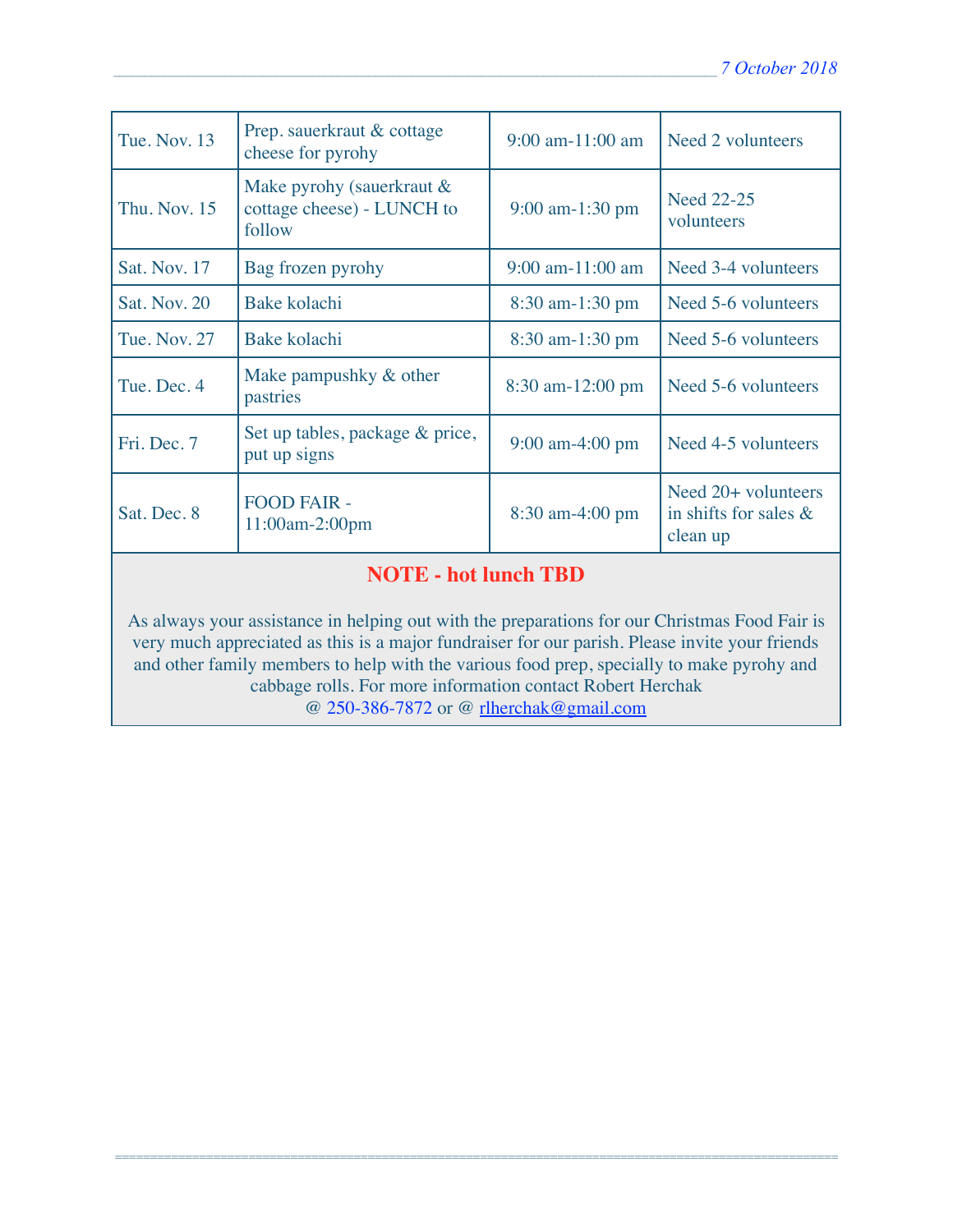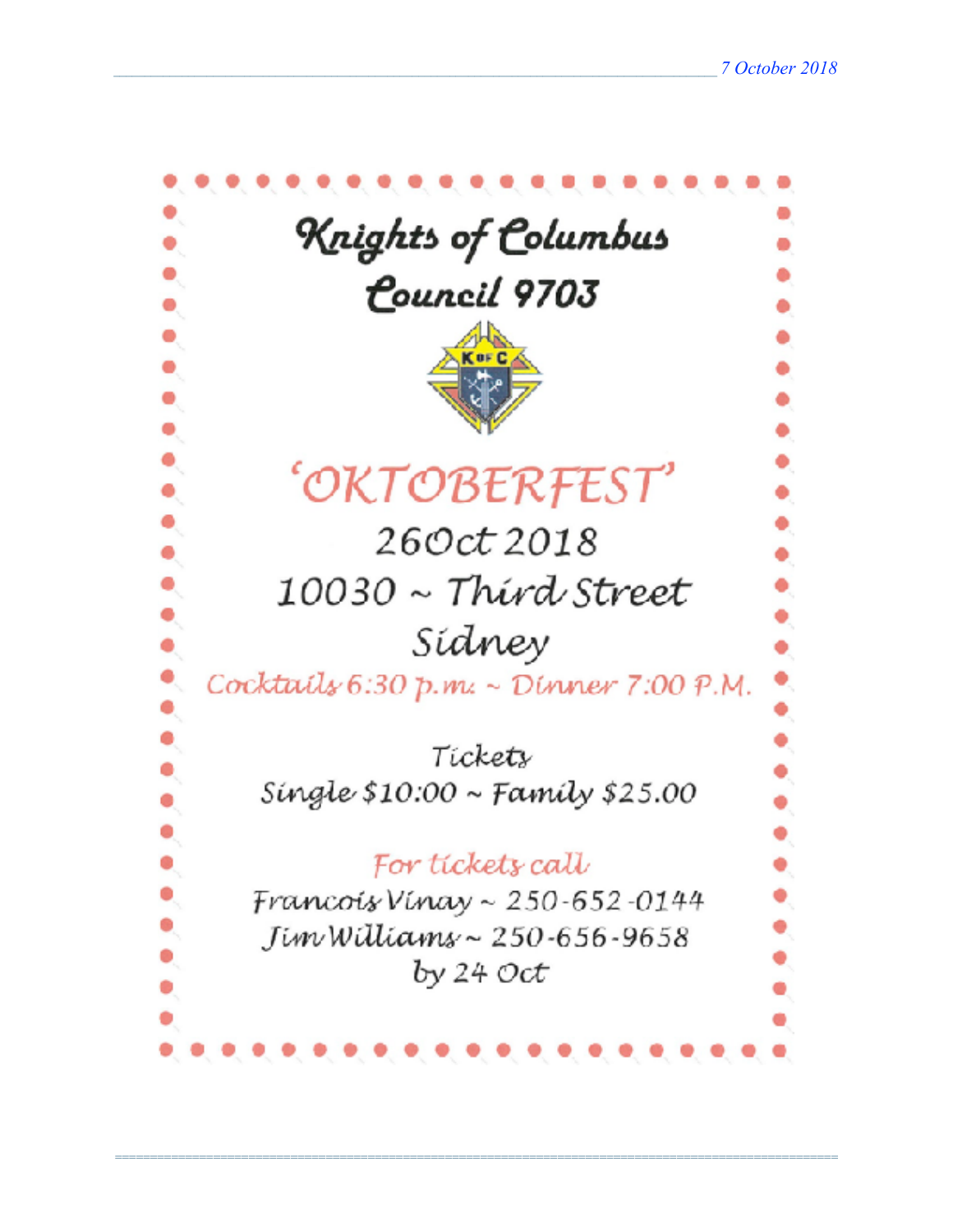### **NEWS**

## Pope to Synod Fathers: Our Responsibility Is to Show Young People That Engaging With Church, Christ's Timeless Message, Is Worth It

 Our responsibility is to show young people that engaging with the Church and Christ's timeless message, is worth it, not a waste of time.

 Pope Francis underscored this today, Oct. 3, 2018, to the Synod Fathers at the first General Congregation of the Synod on Young People, the Faith and Vocational Discernment, Oct. 3-28, 2018.

 The Holy Father began by thanking the young people connected to the congregation via streaming, and all the youth who have made their voices heard.

 "I thank them for having wagered that it is worth the effort to feel part of the Church or to enter into dialogue with her; worth the effort to have the Church as a mother, as a teacher, as a home, as a family, and, despite human weaknesses and difficulties, capable of radiating and conveying Christ's timeless message."

 He thanked them also for wagering that it is "worth the effort to hold onto the boat of the Church which, despite the world's cruel storms, continues to offer shelter and hospitality to everyone; worth the effort to listen to one another; worth the effort to swim against the tide and be bound by lofty values: family, fidelity, love, faith, sacrifice, service, eternal life."

 "Our responsibility here at the Synod," Francis said, "is not to undermine them; but rather to show that they are right to wager: it truly is worth the effort, it is not a waste of time!"

The young people present and those participating from afar "fills us with joy and hope."

 He made some suggestions to the Synod Fathers: "The Synod we are living is a moment of sharing, he said, noting this means all are invited to speak with courage and frankness (parrhesia). "Only dialogue can help us grow. An honest, transparent critique is constructive and helpful, and does not engage in useless chatter, rumours, conjectures or prejudices."

 Humility in listening, he said, must correspond to courage in speaking. "I told the young people in the pre-Synod Meeting: "If you say something I do not like, I have to listen even more, because everyone has the right to be heard, just as everyone has the right to speak.'"

 "Many of you have already prepared your intervention beforehand – and I thank you for this work – but I invite you to feel free to consider what you have prepared as a provisional draft open to any additions and changes that the Synod journey may suggest to each of you," he